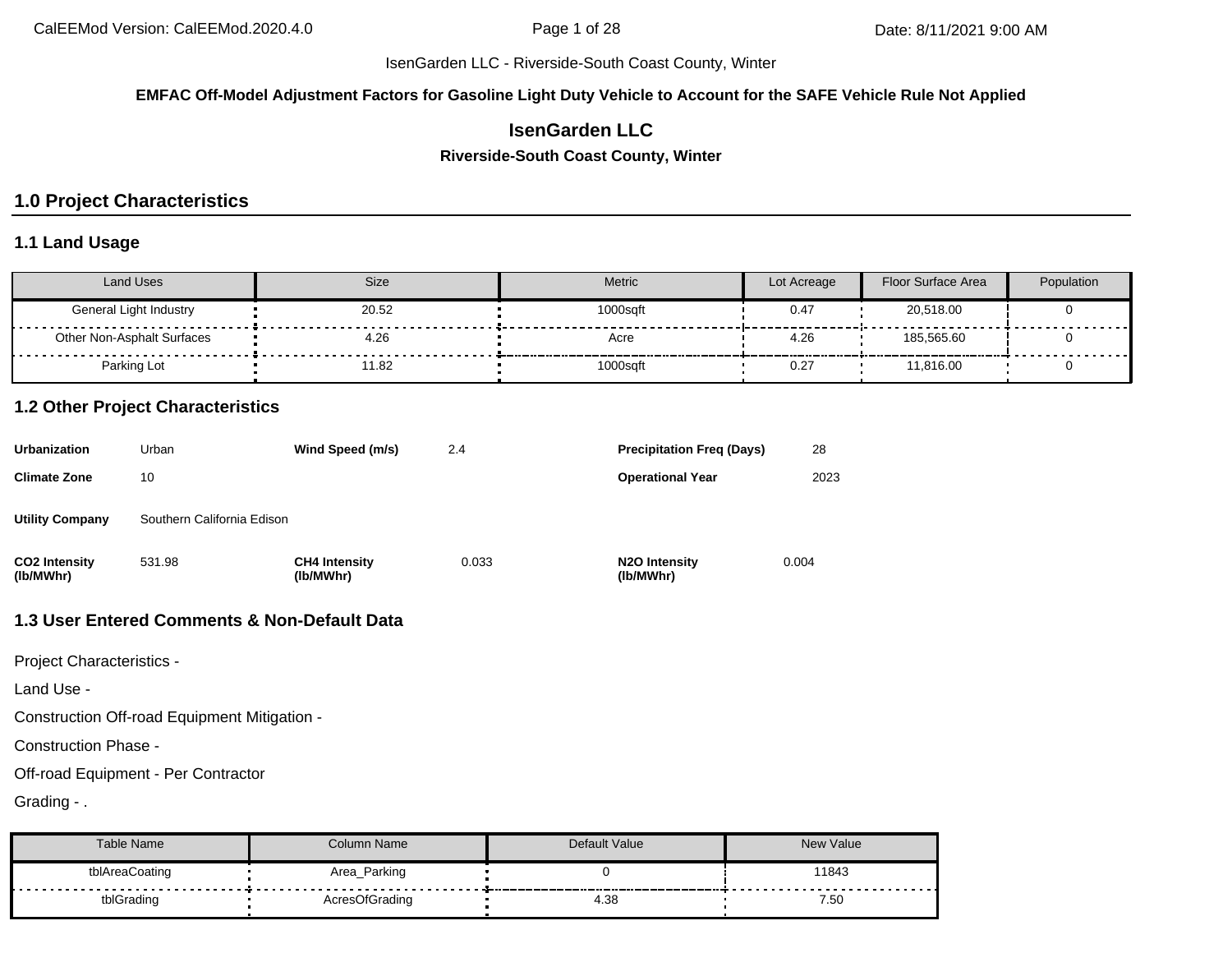### **EMFAC Off-Model Adjustment Factors for Gasoline Light Duty Vehicle to Account for the SAFE Vehicle Rule Not Applied**

| tblOffRoadEquipment | OffRoadEquipmentUnitAmount | 3.00 | 2.00 |
|---------------------|----------------------------|------|------|
| tblOffRoadEquipment | OffRoadEquipmentUnitAmount | 4.00 | 2.00 |
| tblOffRoadEquipment | UsageHours                 | 8.00 | 7.00 |
| tblOffRoadEquipment | UsageHours                 | 8.00 | 7.00 |

# **2.0 Emissions Summary**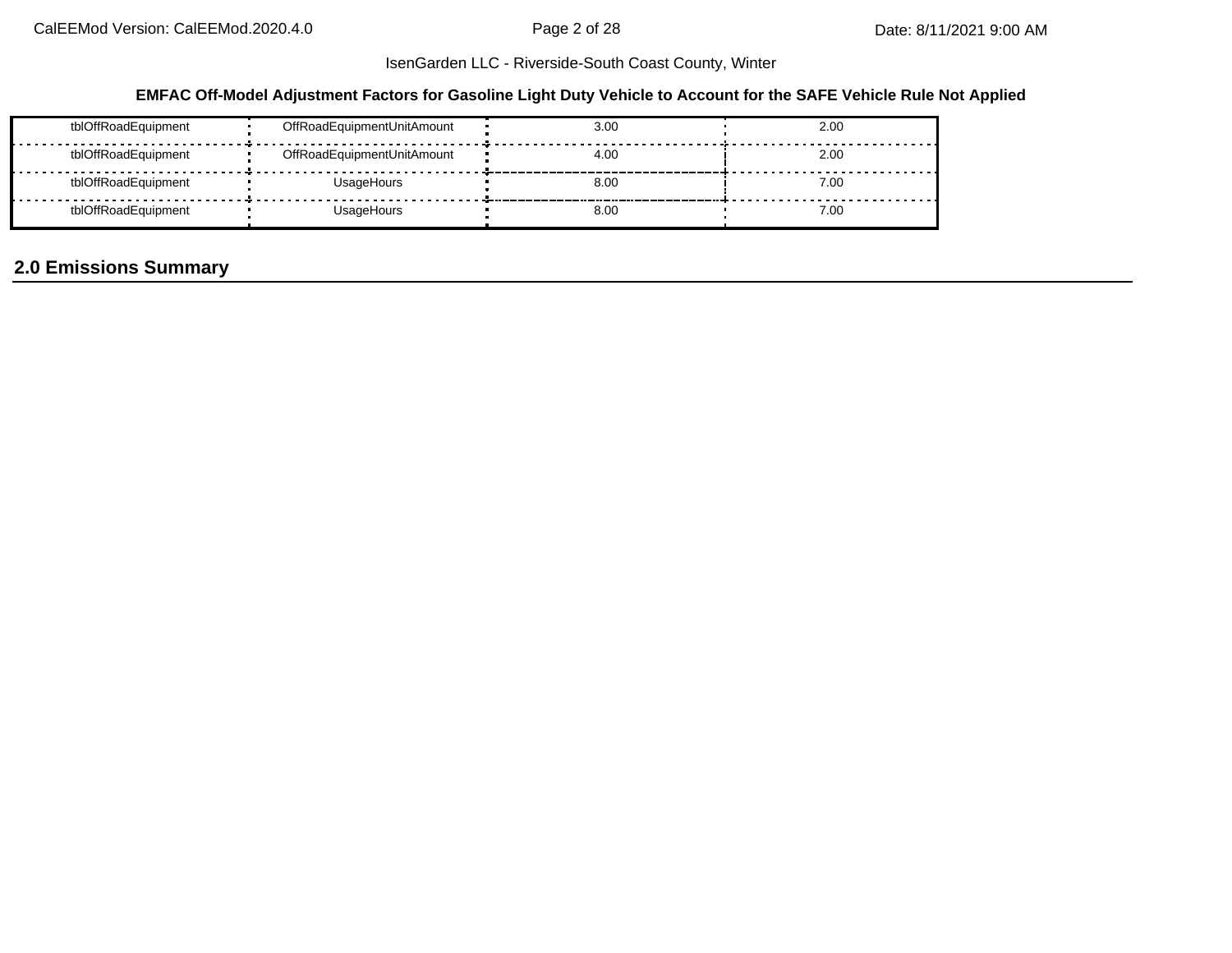#### **EMFAC Off-Model Adjustment Factors for Gasoline Light Duty Vehicle to Account for the SAFE Vehicle Rule Not Applied**

## **2.1 Overall Construction (Maximum Daily Emission)**

**Unmitigated Construction**

|                | <b>ROG</b> | <b>NO<sub>x</sub></b> | CO        | SO <sub>2</sub> | Fugitive<br><b>PM10</b> | Exhaust<br><b>PM10</b> | <b>PM10</b><br>Total | Fugitive<br>PM2.5 | Exhaust<br>PM2.5 | PM2.5<br>Total |        | Bio- CO2   NBio- CO2   Total CO2 |                     | CH <sub>4</sub> | <b>N2O</b> | CO <sub>2</sub> e |
|----------------|------------|-----------------------|-----------|-----------------|-------------------------|------------------------|----------------------|-------------------|------------------|----------------|--------|----------------------------------|---------------------|-----------------|------------|-------------------|
| Year           |            |                       |           |                 |                         | lb/day                 |                      |                   |                  |                |        |                                  |                     | lb/day          |            |                   |
| 2022           | 2.6944     | 25.7592               | 21.0780 · | 0.0420          | 12.2412                 | 1.2435                 | 13.1298              | 5.9943            | 1.1560           | 6.8119         | 0.0000 | $4.105.439 + 4.105.439$          |                     | 1.0562          | 0.1271     | .4,159.391        |
| 2023           | 13.8696    | 15.8476 •             | 19.4779 • | 0.0415          | 1.2589                  | 0.7148                 | 1.9737               | 0.3391            | 0.6727           | 1.0118         | 0.0000 | $4.052.230 + 4.052.230$          |                     | 0.6356          | 0.1210     | $\cdot$ 4,104.170 |
| <b>Maximum</b> | 13.8696    | 25.7592               | 21.0780   | 0.0420          | 12.2412                 | 1.2435                 | 13.1298              | 5.9943            | 1.1560           | 6.8119         | 0.0000 |                                  | 4,105.439 4,105.439 | 1.0562          | 0.1271     | 4,159.391         |

#### **Mitigated Construction**

|                | <b>ROG</b>                            | <b>NO<sub>x</sub></b> | <b>CO</b> | SO <sub>2</sub> | Fugitive<br><b>PM10</b> | Exhaust<br><b>PM10</b> | <b>PM10</b><br>Total | Fugitive<br>PM2.5 | Exhaust<br>PM2.5 | PM2.5<br>Total |        | Bio- CO2 NBio- CO2 Total CO2 | CH <sub>4</sub> | <b>N2O</b> | CO <sub>2e</sub>  |
|----------------|---------------------------------------|-----------------------|-----------|-----------------|-------------------------|------------------------|----------------------|-------------------|------------------|----------------|--------|------------------------------|-----------------|------------|-------------------|
| Year           |                                       |                       |           |                 |                         | lb/day                 |                      |                   |                  |                |        | lb/day                       |                 |            |                   |
| 2022           | 2.6944<br>$\bullet$                   | 25.7592 ·             | 21.0780   | 0.0420          | 5.5700                  | 1.2435                 | 6.4587               | 2.7137            | 1.1560           | 3.5313         | 0.0000 | 4,105.439 4,105.439          | 1.0562          | 0.1271     | $\cdot$ 4,159.391 |
| 2023           | $\blacksquare$ 13.8696 $\blacksquare$ | 15.8476               | 19.4779   | 0.0415          | 1.2589                  | 0.7148                 | 1.9737               | 0.3391            | 0.6727           | 1.0118         | 0.0000 | $4,052.230$ $4,052.230$      | 0.6356          | 0.1210     | $\cdot$ 4,104.170 |
| <b>Maximum</b> | 13.8696                               | 25.7592               | 21.0780   | 0.0420          | 5.5700                  | 1.2435                 | 6.4587               | 2.7137            | 1.1560           | 3.5313         | 0.0000 | 4,105.439 4,105.439          | 1.0562          | 0.1271     | 4,159.391         |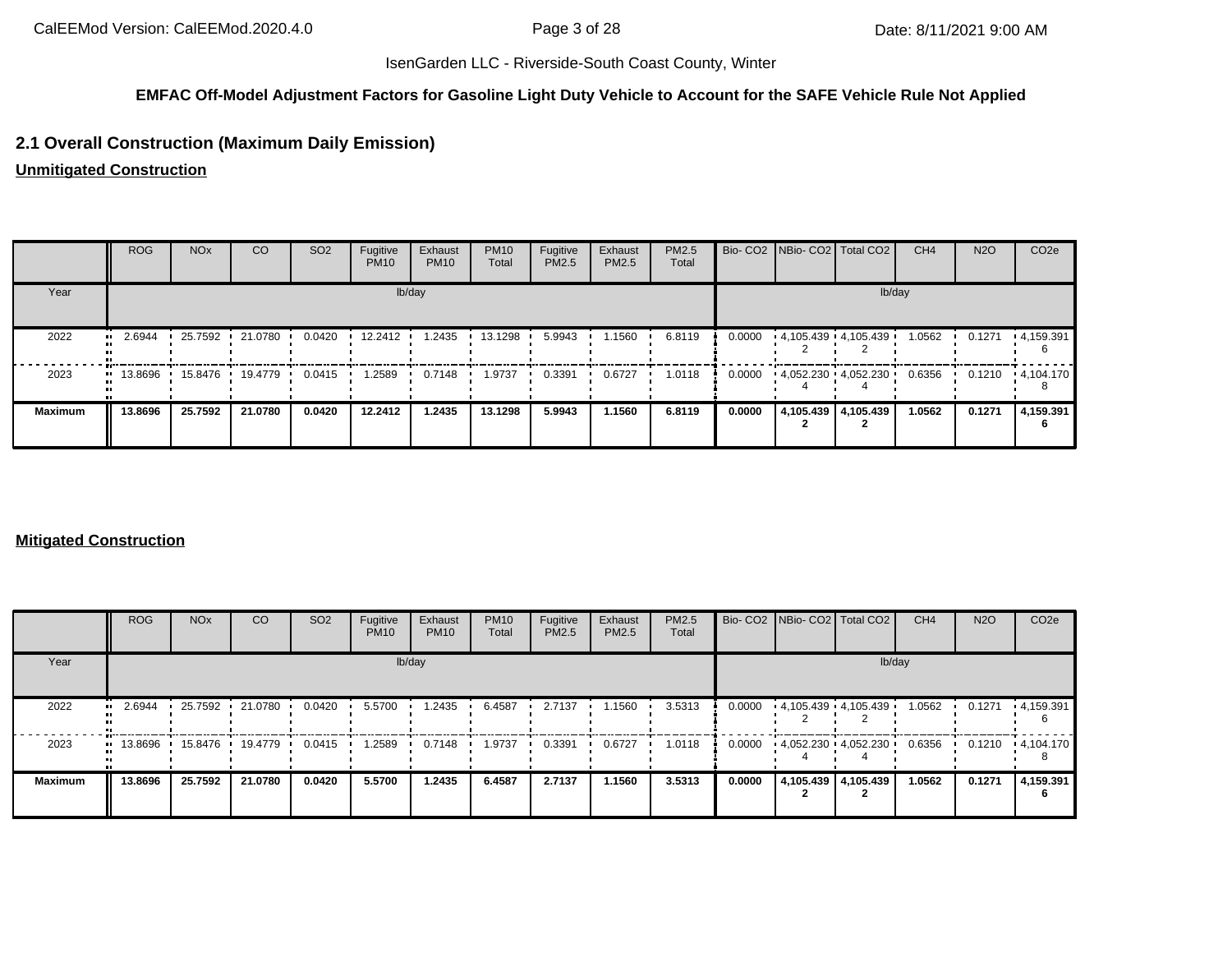#### **EMFAC Off-Model Adjustment Factors for Gasoline Light Duty Vehicle to Account for the SAFE Vehicle Rule Not Applied**

|                      | <b>ROG</b> | <b>NO<sub>x</sub></b> | co   | <b>SO2</b> | <b>Fugitive</b><br><b>PM10</b> | <b>Exhaust</b><br><b>PM10</b> | <b>PM10</b><br><b>Total</b> | <b>Fugitive</b><br><b>PM2.5</b> | <b>Exhaust</b><br><b>PM2.5</b> | <b>PM2.5</b><br><b>Total</b> |      |      | Bio-CO2   NBio-CO2   Total CO2 | CH <sub>4</sub> | <b>N20</b> | CO <sub>2e</sub> |
|----------------------|------------|-----------------------|------|------------|--------------------------------|-------------------------------|-----------------------------|---------------------------------|--------------------------------|------------------------------|------|------|--------------------------------|-----------------|------------|------------------|
| Percent<br>Reduction | 0.00       | 0.00                  | 0.00 | 0.00       | 49.42                          | 0.00                          | 44.17                       | 51.80                           | 0.00                           | 41.93                        | 0.00 | 0.00 | 0.00                           | 0.00            | 0.00       | 0.00             |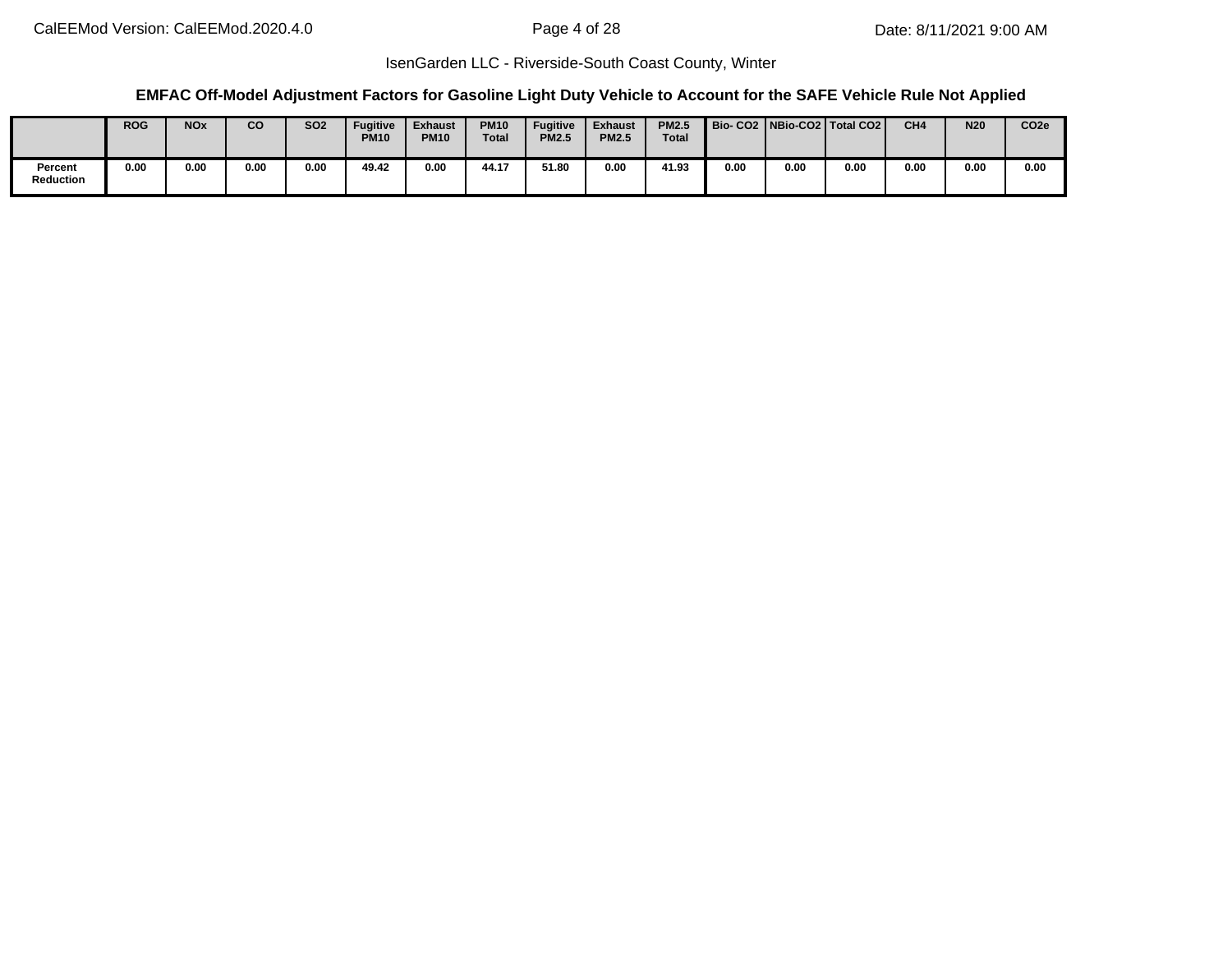### **EMFAC Off-Model Adjustment Factors for Gasoline Light Duty Vehicle to Account for the SAFE Vehicle Rule Not Applied**

## **2.2 Overall Operational**

### **Unmitigated Operational**

|              | <b>ROG</b> | <b>NO<sub>x</sub></b> | CO              | SO <sub>2</sub> | Fugitive<br><b>PM10</b> | Exhaust<br><b>PM10</b> | <b>PM10</b><br>Total | Fugitive<br>PM2.5 | Exhaust<br>PM2.5   | PM2.5<br>Total  | Bio- CO2 NBio- CO2 Total CO2  |                    | CH <sub>4</sub> | <b>N2O</b> | CO <sub>2e</sub>  |
|--------------|------------|-----------------------|-----------------|-----------------|-------------------------|------------------------|----------------------|-------------------|--------------------|-----------------|-------------------------------|--------------------|-----------------|------------|-------------------|
| Category     |            |                       |                 |                 | lb/day                  |                        |                      |                   |                    |                 |                               | lb/day             |                 |            |                   |
| Area         | 0.5437<br> | $3.0000e -$<br>005    | 3.7400e-<br>003 | 0.0000          |                         | 1.0000e-<br>005        | 1.0000e-<br>005      |                   | $1.0000e -$<br>005 | 1.0000e-<br>005 | 8.0100e-<br>003               | $8.0100e -$<br>003 | 2.0000e-<br>005 |            | 8.5400e-<br>003   |
| Energy       | 0.0196<br> | 0.1782                | 0.1497          | 1.0700e-<br>003 |                         | 0.0135                 | 0.0135               |                   | 0.0135             | 0.0135          | $1213.8105$ 213.8105 4.1000e- |                    | 003             | 003        | 3.9200e- 215.0810 |
| Mobile       | 0.3241<br> | 0.5821                | 3.5892          | 8.9700e-<br>003 | 0.9601                  | 7.3400e-<br>003        | 0.9674               | 0.2562            | 6.8800e-<br>003    | 0.2630          | $914.0988$ 914.0988 ·         |                    | 0.0450          | 0.0446     | 928.5088          |
| <b>Total</b> | 0.8873     | 0.7603                | 3.7426          | 0.0100          | 0.9601                  | 0.0209                 | 0.9810               | 0.2562            | 0.0204             | 0.2766          | 1,127.917                     | 1,127.917          | 0.0491          | 0.0485     | 1,143.598         |

#### **Mitigated Operational**

|              | <b>ROG</b> | <b>NO<sub>x</sub></b> | CO                | SO <sub>2</sub> | Fugitive<br><b>PM10</b> | Exhaust<br><b>PM10</b> | <b>PM10</b><br>Total | Fugitive<br><b>PM2.5</b> | Exhaust<br>PM2.5 | <b>PM2.5</b><br>Total |                 | Bio- CO2   NBio- CO2   Total CO2 | CH <sub>4</sub> | <b>N2O</b> | CO <sub>2</sub> e |
|--------------|------------|-----------------------|-------------------|-----------------|-------------------------|------------------------|----------------------|--------------------------|------------------|-----------------------|-----------------|----------------------------------|-----------------|------------|-------------------|
| Category     |            |                       |                   |                 |                         | lb/day                 |                      |                          |                  |                       |                 | lb/day                           |                 |            |                   |
| Area         | 0.5437     | $3.0000e -$<br>005    | 3.7400e- '<br>003 | 0.0000          |                         | 1.0000e-<br>005        | 1.0000e-<br>005      |                          | 1.0000e-<br>005  | 1.0000e-<br>005       | 8.0100e-<br>003 | 8.0100e-<br>003                  | 2.0000e-<br>005 |            | 8.5400e-<br>003   |
| Energy       | 0.0196     | 0.1782                | 0.1497            | 1.0700e-<br>003 |                         | 0.0135                 | 0.0135               |                          | 0.0135           | 0.0135                |                 | 213.8105 213.8105                | 4.1000e-<br>003 | 003        | 3.9200e- 215.0810 |
| Mobile       | 0.3241     | 0.5821                | 3.5892            | 8.9700e-<br>003 | 0.9601                  | 7.3400e-<br>003        | 0.9674               | 0.2562                   | 6.8800e-<br>003  | 0.2630                |                 | 914.0988 914.0988                | 0.0450          | 0.0446     | 928.5088          |
| <b>Total</b> | 0.8873     | 0.7603                | 3.7426            | 0.0100          | 0.9601                  | 0.0209                 | 0.9810               | 0.2562                   | 0.0204           | 0.2766                | 1,127.917       | 1,127.917                        | 0.0491          | 0.0485     | 1,143.598         |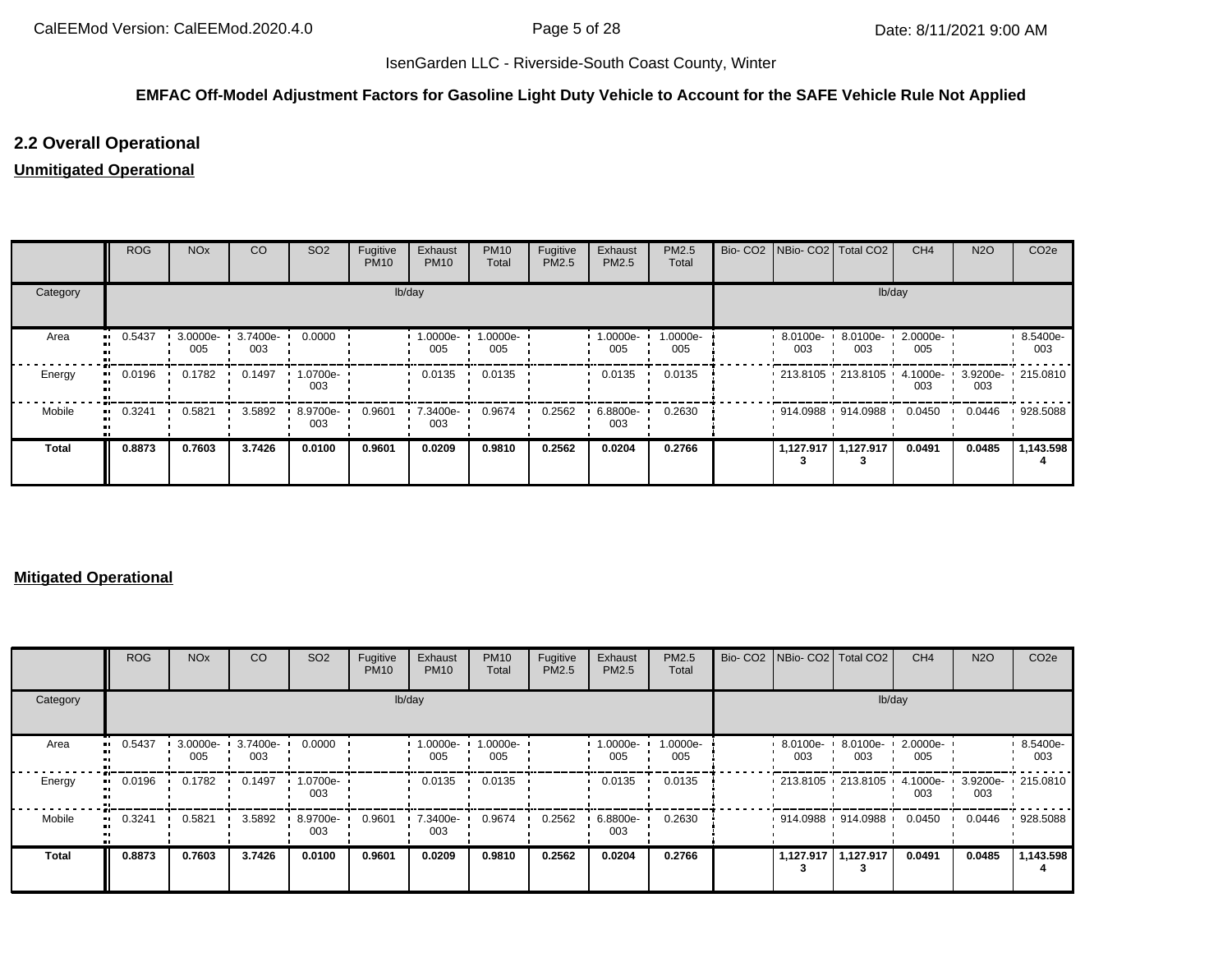#### **EMFAC Off-Model Adjustment Factors for Gasoline Light Duty Vehicle to Account for the SAFE Vehicle Rule Not Applied**

|                             | <b>ROG</b> | <b>NOx</b> | co   | SO <sub>2</sub> | <b>Fugitive</b><br><b>PM10</b> | <b>Exhaust</b><br><b>PM10</b> | <b>PM10</b><br><b>Total</b> | Fugitive<br><b>PM2.5</b> | <b>Exhaust</b><br><b>PM2.5</b> | <b>PM2.5</b><br><b>Total</b> |      |      | Bio-CO2   NBio-CO2   Total CO2 | CH <sub>4</sub> | <b>N20</b> | CO <sub>2e</sub> |
|-----------------------------|------------|------------|------|-----------------|--------------------------------|-------------------------------|-----------------------------|--------------------------|--------------------------------|------------------------------|------|------|--------------------------------|-----------------|------------|------------------|
| Percent<br><b>Reduction</b> | 0.00       | 0.00       | 0.00 | 0.00            | 0.00                           | 0.00                          | 0.00                        | 0.00                     | 0.00                           | 0.00                         | 0.00 | 0.00 | 0.00                           | 0.00            | 0.00       | 0.00             |

# **3.0 Construction Detail**

#### **Construction Phase**

| Phase<br><b>Number</b> | <b>Phase Name</b>            | Phase Type                   | <b>Start Date</b> | End Date   | Num Days<br>Week | Num Days | <b>Phase Description</b> |
|------------------------|------------------------------|------------------------------|-------------------|------------|------------------|----------|--------------------------|
|                        | •Demolition                  | •Demolition                  | 2/25/2022         | :3/24/2022 |                  | 20!      |                          |
|                        | •Site Preparation            | •Site Preparation            | 3/25/2022         | 3/31/2022  |                  |          |                          |
|                        | •Grading                     | •Grading                     | 4/1/2022          | :4/12/2022 |                  |          |                          |
|                        | <b>Building Construction</b> | <b>Building Construction</b> | 4/13/2022         | 2/28/2023  |                  | 230!     |                          |
|                        | •Paving                      | • Paving                     | 3/1/2023          | :3/24/2023 |                  | 18       |                          |
| 6                      | Architectural Coating        | <b>Architectural Coating</b> | 3/25/2023         | 4/19/2023  |                  | 18'      |                          |

**Acres of Grading (Site Preparation Phase): 7.5**

**Acres of Grading (Grading Phase): 8**

**Acres of Paving: 4.53**

**Residential Indoor: 0; Residential Outdoor: 0; Non-Residential Indoor: 30,777; Non-Residential Outdoor: 10,259; Striped Parking Area: 11,843 (Architectural Coating – sqft)**

#### **OffRoad Equipment**

| <b>Phase Name</b> | <b>Offroad Equipment Type</b>   | Amount | <b>Usage Hours</b> | Horse Power     | Load Factor |
|-------------------|---------------------------------|--------|--------------------|-----------------|-------------|
| Demolition        | <b>Concrete/Industrial Saws</b> |        | $8.00 \cdot$       | 81'             | 0.73        |
| Demolition        | •Excavators                     |        | $8.00 \cdot$       | 158'            | 0.38        |
| Demolition        | <b>Rubber Tired Dozers</b>      |        | $8.00 \cdot$       | 247             | 0.40        |
| Site Preparation  | <b>Rubber Tired Dozers</b>      |        | $7.00 \cdot$       | 247             | 0.40        |
| Site Preparation  | ■Tractors/Loaders/Backhoes      |        | $7.00 \cdot$       | 97 <sup>1</sup> | 0.37        |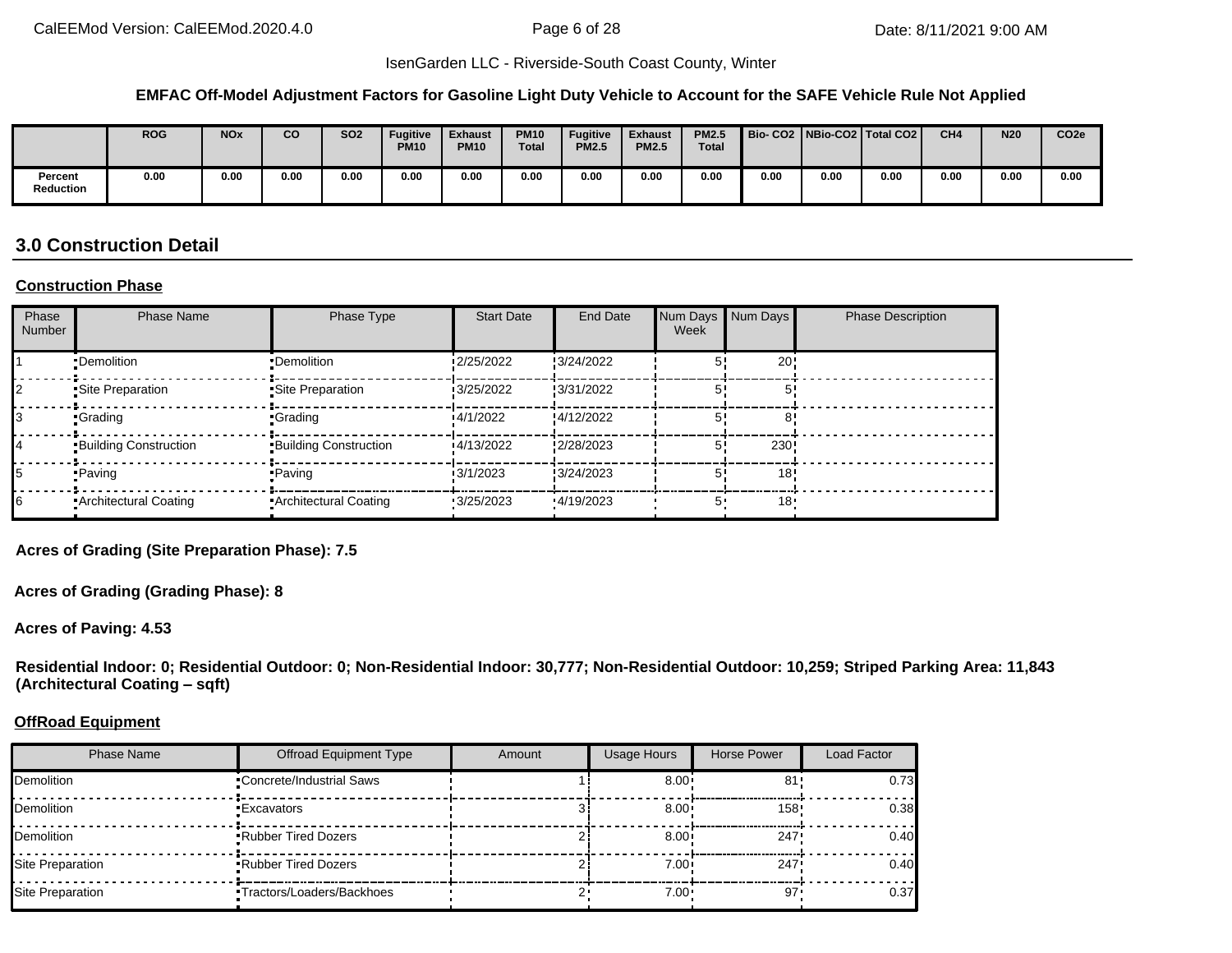#### **EMFAC Off-Model Adjustment Factors for Gasoline Light Duty Vehicle to Account for the SAFE Vehicle Rule Not Applied**

| Grading                      | <b>Excavators</b>          | $8.00 \cdot$      | 158 <sup>1</sup> | 0.38 |
|------------------------------|----------------------------|-------------------|------------------|------|
| Grading                      | <b>Graders</b>             | $8.00 \cdot$      | 187              | 0.41 |
| Grading                      | Rubber Tired Dozers        | $8.00 \cdot$      | 247              | 0.40 |
| Grading                      | Tractors/Loaders/Backhoes  | $8.00 \div$       | 97 <sup>1</sup>  | 0.37 |
| <b>Building Construction</b> | Cranes                     | $7.00 \cdot$      | 231              | 0.29 |
| <b>Building Construction</b> | -Forklifts                 | $8.00 \div$       | 89               | 0.20 |
| <b>Building Construction</b> | Generator Sets             | $8.00 \cdot$      | 84'              | 0.74 |
| <b>Building Construction</b> | "Tractors/Loaders/Backhoes | 7.00 <sub>1</sub> | 97 <sup>1</sup>  | 0.37 |
| <b>Building Construction</b> | · Welders                  | $8.00 \cdot$      | 46'              | 0.45 |
| Paving                       | "Cement and Mortar Mixers  | $6.00 \cdot$      | 9                | 0.56 |
| Paving                       | • Pavers                   | $8.00 \cdot$      | 130              | 0.42 |
| Paving                       | Paving Equipment           | $6.00 \cdot$      | 132:             | 0.36 |
| Paving                       | -Rollers                   | $6.00 \cdot$      | 80 <sub>1</sub>  | 0.38 |
| Paving                       | Tractors/Loaders/Backhoes  | $8.00 \div$       | 97'              | 0.37 |
| <b>Architectural Coating</b> | Air Compressors            | 6.00:             | 78               | 0.48 |

### **Trips and VMT**

| <b>Phase Name</b>     | <b>Offroad Equipment</b><br>Count | <b>Worker Trip</b><br><b>Number</b> | Vendor Trip<br>Number | <b>Hauling Trip</b><br><b>Number</b> | <b>Worker Trip</b><br>Length | Vendor Trip<br>Length | <b>Hauling Trip</b><br>Length | <b>Worker Vehicle</b><br>Class | Vendor         | Hauling<br>Vehicle Class Vehicle Class |
|-----------------------|-----------------------------------|-------------------------------------|-----------------------|--------------------------------------|------------------------------|-----------------------|-------------------------------|--------------------------------|----------------|----------------------------------------|
| <b>Demolition</b>     |                                   | 15.00                               | 0.00                  | $0.00 -$                             | 14.70i                       | 6.90:                 |                               | $20.00 \cdot LD$ Mix           | <b>HDT Mix</b> | !HHDT                                  |
| Site Preparation      |                                   | 10.00                               | 0.00                  | $0.00 -$                             | 14.70i                       | 6.90:                 |                               | $20.00 \cdot LD$ Mix           | <b>HDT Mix</b> | !HHDT                                  |
| Grading               |                                   | 15.00                               | 0.00                  | $0.00 -$                             | 14.70i                       | 6.90:                 |                               | $20.00 \cdot LD$ Mix           | <b>HDT Mix</b> | !HHDT                                  |
| Building Construction |                                   | 92.00                               | 36.00                 | $0.00 -$                             | 14.70 <sup>i</sup>           | 6.90:                 |                               | $20.00 \cdot LD$ Mix           | <b>HDT Mix</b> | !ННDТ                                  |
| Paving                |                                   | 20.00                               | 0.00                  | $0.00 -$                             | 14.70i                       | 6.90:                 |                               | $20.00 \cdot LD$ Mix           | <b>HDT Mix</b> | !ННDТ                                  |
| Architectural Coating |                                   | 18.00                               | 0.00                  | $0.00 -$                             | $14.70 \cdot$                | $6.90 -$              |                               | 20.00 LD Mix                   | <b>HDT Mix</b> | <b>HHDT</b>                            |

# **3.1 Mitigation Measures Construction**

Water Exposed Area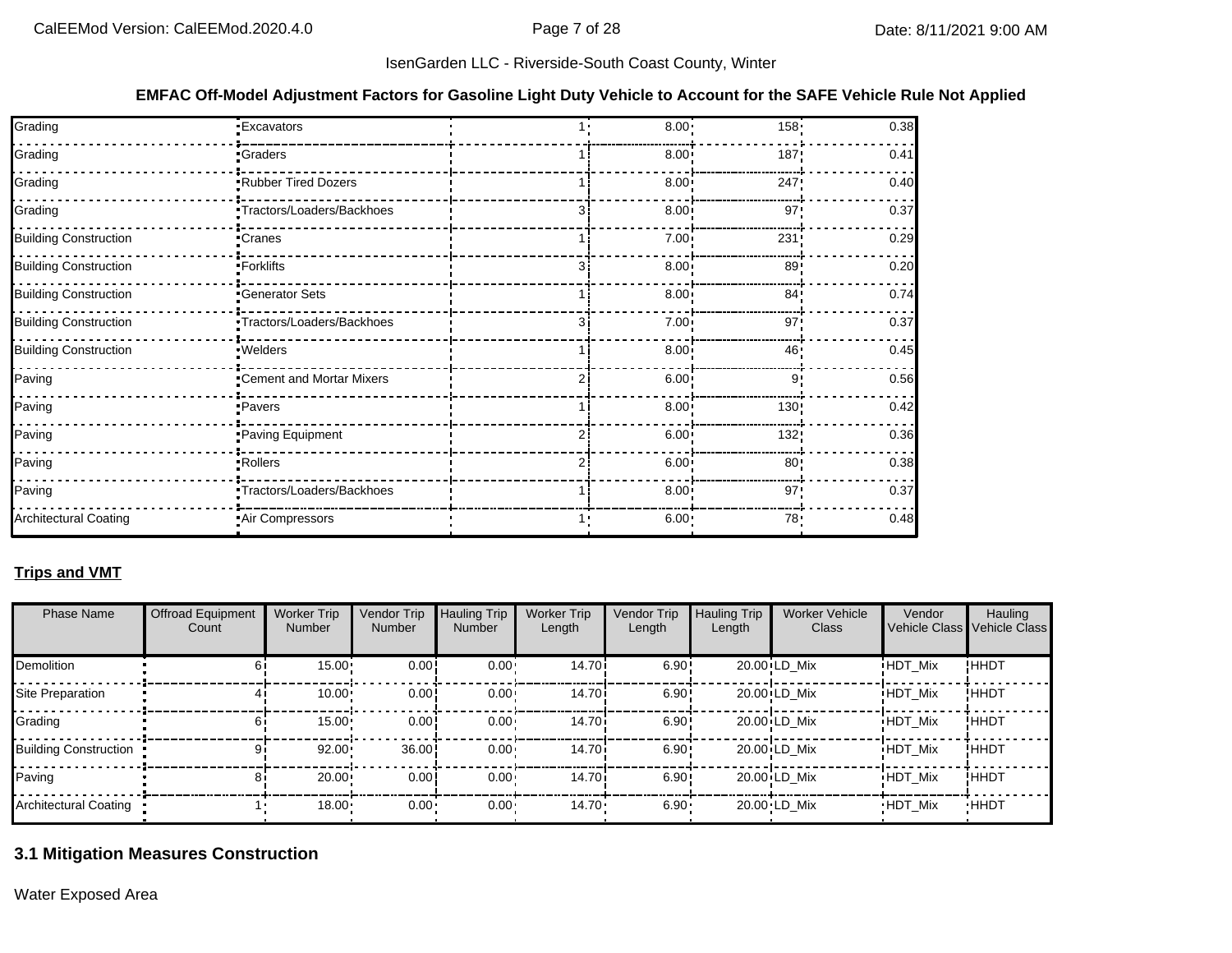### **EMFAC Off-Model Adjustment Factors for Gasoline Light Duty Vehicle to Account for the SAFE Vehicle Rule Not Applied**

### **3.2 Demolition - 2022**

**Unmitigated Construction On-Site**

|              | <b>ROG</b> | <b>NO<sub>x</sub></b> | <sub>co</sub> | SO <sub>2</sub> | Fugitive<br><b>PM10</b> | Exhaust<br><b>PM10</b> | <b>PM10</b><br>Total | Fugitive<br>PM2.5 | Exhaust<br><b>PM2.5</b> | PM2.5<br>Total |                     | Bio- CO2 NBio- CO2 Total CO2 | CH <sub>4</sub> | <b>N2O</b> | CO <sub>2e</sub> |
|--------------|------------|-----------------------|---------------|-----------------|-------------------------|------------------------|----------------------|-------------------|-------------------------|----------------|---------------------|------------------------------|-----------------|------------|------------------|
| Category     |            |                       |               |                 |                         | lb/day                 |                      |                   |                         |                |                     |                              | lb/day          |            |                  |
| Off-Road     | 2.6392     | 25.7194               | 20.5941       | 0.0388          |                         | 1.2427                 | 1.2427               |                   | 1.1553                  | 1.1553         |                     | $3,746.781$ 3,746.781        | 1.0524          |            | $-3,773.092$     |
| <b>Total</b> | 2.6392     | 25.7194               | 20.5941       | 0.0388          |                         | 1.2427                 | 1.2427               |                   | 1.1553                  | 1.1553         | 3,746.781 3,746.781 |                              | 1.0524          |            | 3,773.092        |

|                         | <b>ROG</b>               | <b>NO<sub>x</sub></b> | CO     | SO <sub>2</sub> | Fugitive<br><b>PM10</b> | Exhaust<br><b>PM10</b> | <b>PM10</b><br>Total | Fugitive<br><b>PM2.5</b> | Exhaust<br>PM2.5 | PM2.5<br>Total | Bio- CO2 NBio- CO2 Total CO2 |                            | CH <sub>4</sub> | <b>N2O</b>               | CO <sub>2e</sub> |
|-------------------------|--------------------------|-----------------------|--------|-----------------|-------------------------|------------------------|----------------------|--------------------------|------------------|----------------|------------------------------|----------------------------|-----------------|--------------------------|------------------|
| Category                |                          |                       |        |                 |                         | lb/day                 |                      |                          |                  |                |                              |                            | lb/day          |                          |                  |
| Hauling<br>$\mathbf{u}$ | 0.0000                   | 0.0000                | 0.0000 | 0.0000          | 0.0000                  | 0.0000                 | 0.0000               | 0.0000                   | 0.0000           | 0.0000         | 0.0000                       | 0.0000                     | 0.0000          | 0.0000                   | 0.0000           |
| Vendor                  | 0.0000<br>$\blacksquare$ | 0.0000                | 0.0000 | 0.0000          | 0.0000                  | 0.0000                 | 0.0000               | 0.0000                   | 0.0000           | 0.0000         | 0.0000                       | 0.0000                     | 0.0000          | 0.0000                   | 0.0000           |
| Worker                  | 0.0552<br>$\bullet$      | 0.0398                | 0.4840 | .3800e-<br>003  | 0.1677                  | 8.3000e-<br>004        | 0.1685               | 0.0445                   | 7.7000e-<br>004  | 0.0452         |                              | 139.5236 139.5236 3.8100e- | 003             | 3.9000e- 140.7822<br>003 |                  |
| <b>Total</b>            | 0.0552                   | 0.0398                | 0.4840 | -.3800e<br>003  | 0.1677                  | 8.3000e-<br>004        | 0.1685               | 0.0445                   | 7.7000e-<br>004  | 0.0452         | 139.5236                     | 139.5236                   | 3.8100e-<br>003 | 3.9000e-<br>003          | 140.7822         |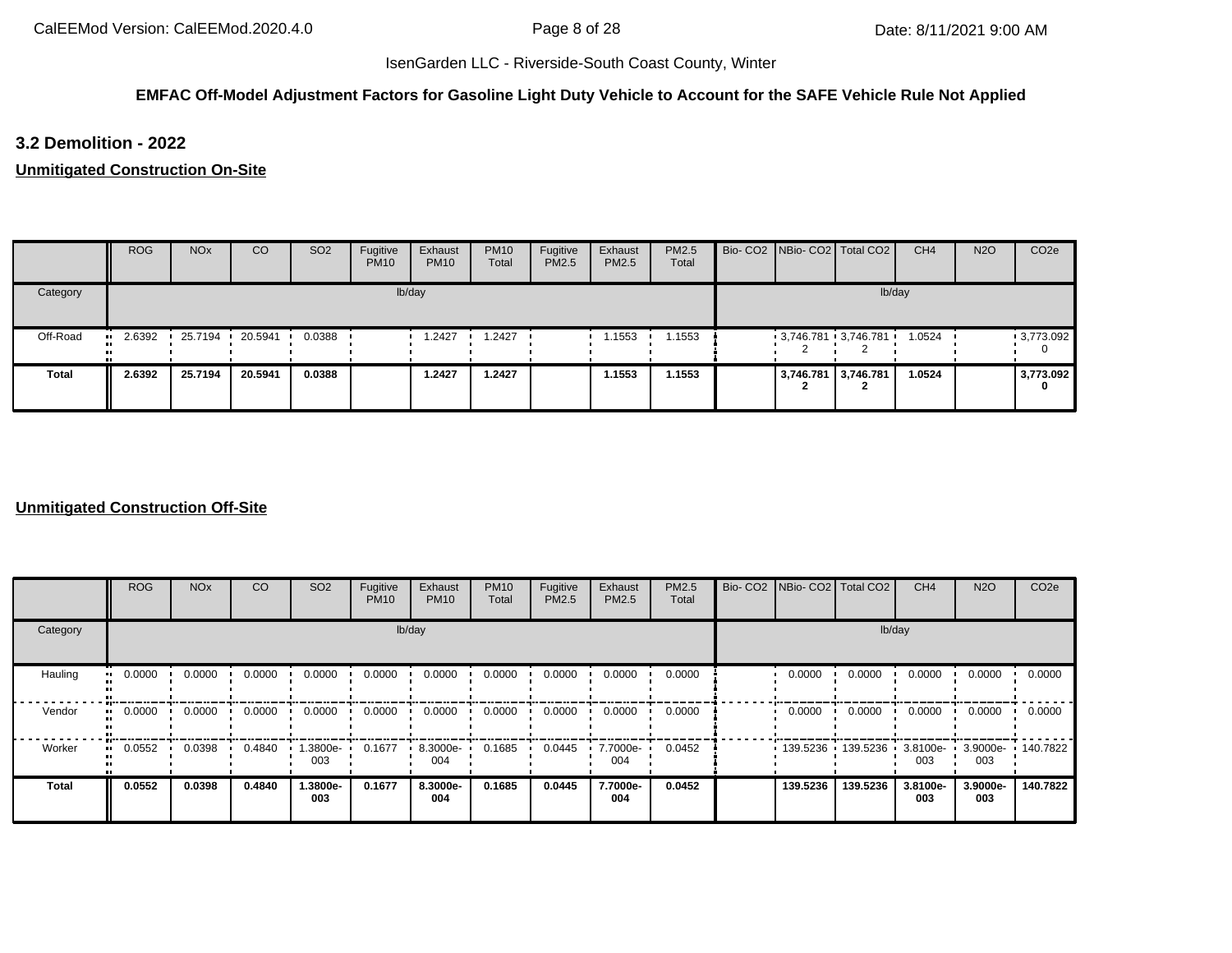### **EMFAC Off-Model Adjustment Factors for Gasoline Light Duty Vehicle to Account for the SAFE Vehicle Rule Not Applied**

### **3.2 Demolition - 2022**

#### **Mitigated Construction On-Site**

|              | <b>ROG</b> | <b>NO<sub>x</sub></b> | CO              | <b>SO2</b> | Fugitive<br><b>PM10</b> | Exhaust<br><b>PM10</b> | <b>PM10</b><br>Total | Fugitive<br>PM2.5 | Exhaust<br>PM2.5 | PM2.5<br>Total |        |                     | Bio- CO2 NBio- CO2 Total CO2 | CH <sub>4</sub> | <b>N2O</b> | CO <sub>2e</sub> |
|--------------|------------|-----------------------|-----------------|------------|-------------------------|------------------------|----------------------|-------------------|------------------|----------------|--------|---------------------|------------------------------|-----------------|------------|------------------|
| Category     |            |                       |                 |            |                         | lb/day                 |                      |                   |                  |                |        |                     |                              | lb/day          |            |                  |
| Off-Road     | 2.6392     |                       | 25.7194 20.5941 | 0.0388     |                         | .2427                  | 1.2427               |                   | 1.1553           | 1.1553         | 0.0000 |                     | 3,746.781 3,746.781 '        | 1.0524          |            | 9,773.092        |
| <b>Total</b> | 2.6392     | 25.7194               | 20.5941         | 0.0388     |                         | 1.2427                 | 1.2427               |                   | 1.1553           | 1.1553         | 0.0000 | 3,746.781 3,746.781 |                              | 1.0524          |            | 3,773.092<br>0   |

|                         | <b>ROG</b>          | <b>NO<sub>x</sub></b> | CO     | SO <sub>2</sub> | Fugitive<br><b>PM10</b> | Exhaust<br><b>PM10</b> | <b>PM10</b><br>Total | Fugitive<br><b>PM2.5</b> | Exhaust<br>PM2.5 | PM2.5<br>Total | Bio- CO2 NBio- CO2 Total CO2 |                   | CH <sub>4</sub>    | <b>N2O</b>               | CO <sub>2e</sub> |
|-------------------------|---------------------|-----------------------|--------|-----------------|-------------------------|------------------------|----------------------|--------------------------|------------------|----------------|------------------------------|-------------------|--------------------|--------------------------|------------------|
| Category                |                     |                       |        |                 |                         | lb/day                 |                      |                          |                  |                |                              |                   | lb/day             |                          |                  |
| Hauling<br>$\mathbf{u}$ | 0.0000              | 0.0000                | 0.0000 | 0.0000          | 0.0000                  | 0.0000                 | 0.0000               | 0.0000                   | 0.0000           | 0.0000         | 0.0000                       | 0.0000            | 0.0000             | 0.0000                   | 0.0000           |
| Vendor                  | 0.0000<br>$\bullet$ | 0.0000                | 0.0000 | 0.0000          | 0.0000                  | 0.0000                 | 0.0000               | 0.0000                   | 0.0000           | 0.0000         | 0.0000                       | 0.0000            | 0.0000             | 0.0000                   | 0.0000           |
| Worker<br>$\mathbf{u}$  | 0.0552              | 0.0398                | 0.4840 | -3800e.<br>003  | 0.1677                  | 8.3000e-<br>004        | 0.1685               | 0.0445                   | 7.7000e-<br>004  | 0.0452         |                              | 139.5236 139.5236 | $3.8100e -$<br>003 | 3.9000e- 140.7822<br>003 |                  |
| <b>Total</b>            | 0.0552              | 0.0398                | 0.4840 | -.3800e<br>003  | 0.1677                  | 8.3000e-<br>004        | 0.1685               | 0.0445                   | 7.7000e-<br>004  | 0.0452         | 139.5236                     | 139.5236          | 3.8100e-<br>003    | 3.9000e-<br>003          | 140.7822         |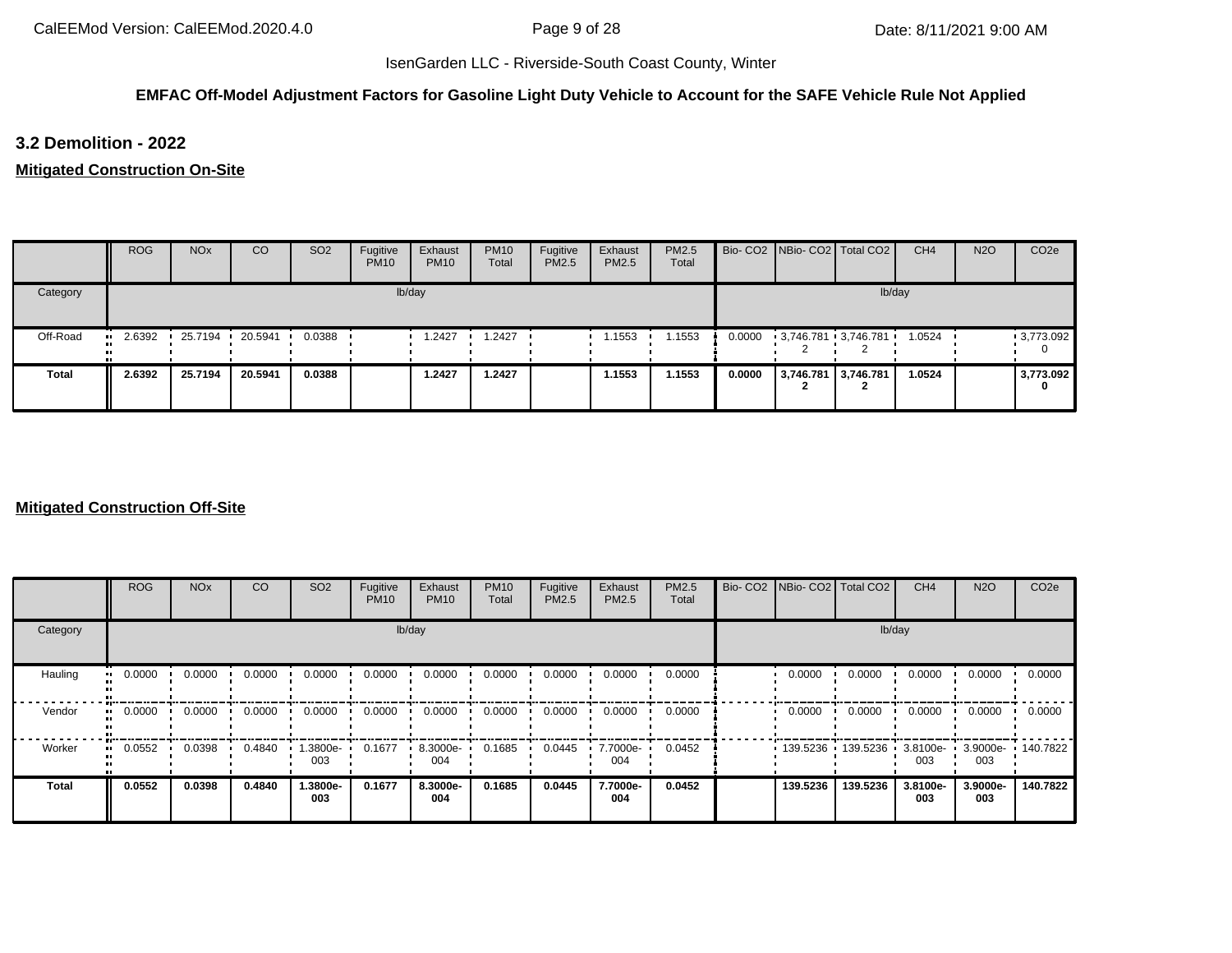### **EMFAC Off-Model Adjustment Factors for Gasoline Light Duty Vehicle to Account for the SAFE Vehicle Rule Not Applied**

## **3.3 Site Preparation - 2022**

### **Unmitigated Construction On-Site**

|                      | <b>ROG</b>            | <b>NO<sub>x</sub></b> | CO      | SO <sub>2</sub> | Fugitive<br><b>PM10</b> | Exhaust<br><b>PM10</b> | <b>PM10</b><br>Total | Fugitive<br><b>PM2.5</b> | Exhaust<br><b>PM2.5</b> | <b>PM2.5</b><br>Total | Bio- CO2   NBio- CO2   Total CO2 |                       | CH <sub>4</sub> | <b>N2O</b> | CO <sub>2e</sub> |
|----------------------|-----------------------|-----------------------|---------|-----------------|-------------------------|------------------------|----------------------|--------------------------|-------------------------|-----------------------|----------------------------------|-----------------------|-----------------|------------|------------------|
| Category             |                       |                       |         |                 |                         | lb/day                 |                      |                          |                         |                       |                                  | lb/day                |                 |            |                  |
| <b>Fugitive Dust</b> |                       |                       |         |                 | 12.1294                 | 0.0000                 | 12.1294              | 5.9647                   | 0.0000                  | 5.9647                |                                  | 0.0000                |                 |            | 0.0000           |
| Off-Road             | $\blacksquare$ 1.7532 | 18.3213               | 10.1849 | 0.0204          |                         | 0.8881                 | 0.8881               |                          | 0.8171                  | 0.8171                | $1,974.480$ $1,974.480$          |                       | 0.6386          |            | 1,990.444        |
| Total                | 1.7532                | 18.3213               | 10.1849 | 0.0204          | 12.1294                 | 0.8881                 | 13.0175              | 5.9647                   | 0.8171                  | 6.7817                | 0                                | 1,974.480   1,974.480 | 0.6386          |            | 1,990.444        |

|              | <b>ROG</b> | <b>NO<sub>x</sub></b> | CO     | SO <sub>2</sub> | Fugitive<br><b>PM10</b> | Exhaust<br><b>PM10</b> | <b>PM10</b><br>Total | Fugitive<br>PM2.5 | Exhaust<br>PM2.5 | <b>PM2.5</b><br>Total |         | Bio- CO2   NBio- CO2   Total CO2 | CH <sub>4</sub> | <b>N2O</b>      | CO <sub>2e</sub> |
|--------------|------------|-----------------------|--------|-----------------|-------------------------|------------------------|----------------------|-------------------|------------------|-----------------------|---------|----------------------------------|-----------------|-----------------|------------------|
| Category     |            |                       |        |                 |                         | lb/day                 |                      |                   |                  |                       |         |                                  | lb/day          |                 |                  |
| Hauling      | 0.0000     | 0.0000                | 0.0000 | 0.0000          | 0.0000                  | 0.0000                 | 0.0000               | 0.0000            | 0.0000           | 0.0000                | 0.0000  | 0.0000                           | 0.0000          | 0.0000          | 0.0000           |
| Vendor       | 0.0000     | 0.0000                | 0.0000 | 0.0000          | 0.0000                  | 0.0000                 | 0.0000               | 0.0000            | 0.0000           | 0.0000                | 0.0000  | 0.0000                           | 0.0000          | 0.0000          | 0.0000           |
| Worker       | 0.0368     | 0.0265                | 0.3226 | 9.2000e-<br>004 | 0.1118                  | 5.6000e-<br>004        | 0.1123               | 0.0296            | 5.1000e-<br>004  | 0.0302                | 93.0158 | 93.0158                          | 2.5400e-<br>003 | 2.6000e-<br>003 | 93.8548          |
| <b>Total</b> | 0.0368     | 0.0265                | 0.3226 | 9.2000e-<br>004 | 0.1118                  | 5.6000e-<br>004        | 0.1123               | 0.0296            | 5.1000e-<br>004  | 0.0302                | 93.0158 | 93.0158                          | 2.5400e-<br>003 | 2.6000e-<br>003 | 93.8548          |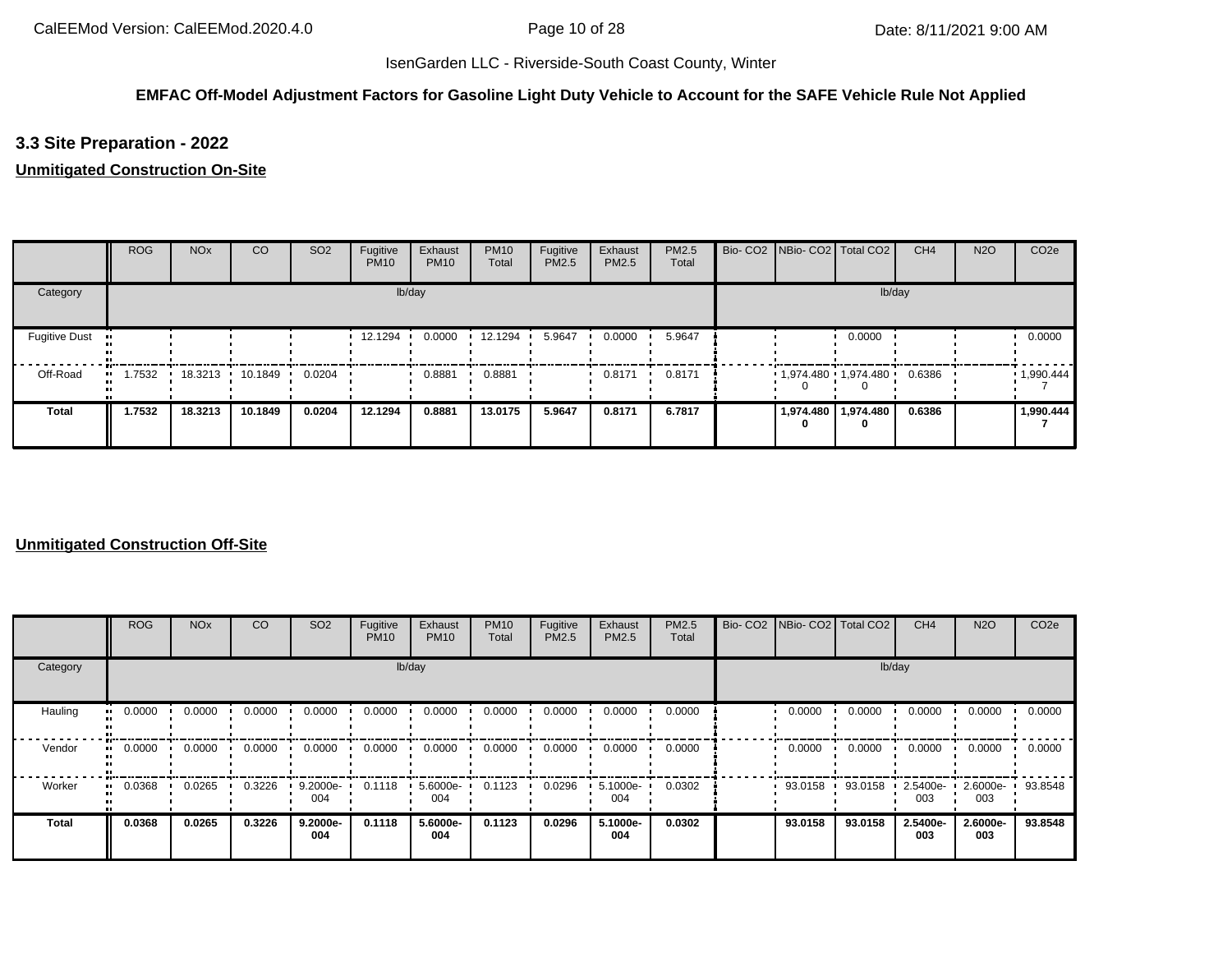### **EMFAC Off-Model Adjustment Factors for Gasoline Light Duty Vehicle to Account for the SAFE Vehicle Rule Not Applied**

# **3.3 Site Preparation - 2022**

### **Mitigated Construction On-Site**

|                      | <b>ROG</b> | <b>NO<sub>x</sub></b> | CO              | SO <sub>2</sub> | Fugitive<br><b>PM10</b> | Exhaust<br><b>PM10</b> | <b>PM10</b><br>Total | Fugitive<br>PM2.5 | Exhaust<br>PM2.5 | <b>PM2.5</b><br>Total |        | Bio- CO2   NBio- CO2   Total CO2 |                | CH <sub>4</sub> | <b>N2O</b> | CO <sub>2e</sub> |
|----------------------|------------|-----------------------|-----------------|-----------------|-------------------------|------------------------|----------------------|-------------------|------------------|-----------------------|--------|----------------------------------|----------------|-----------------|------------|------------------|
| Category             |            |                       |                 |                 |                         | lb/day                 |                      |                   |                  |                       |        |                                  | lb/day         |                 |            |                  |
| <b>Fugitive Dust</b> |            |                       |                 |                 | 5.4582                  | 0.0000                 | 5.4582               | 2.6841            | 0.0000           | 2.6841                |        |                                  | 0.0000         |                 |            | 0.0000           |
| Off-Road             | 1.7532     |                       | 18.3213 10.1849 | 0.0204          |                         | 0.8881                 | 0.8881               |                   | 0.8171           | 0.8171                | 0.0000 | $1,974.480$ $1,974.480$          |                | 0.6386          |            | 1,990.444        |
| <b>Total</b>         | 1.7532     | 18.3213               | 10.1849         | 0.0204          | 5.4582                  | 0.8881                 | 6.3463               | 2.6841            | 0.8171           | 3.5012                | 0.0000 | 1,974.480                        | 1,974.480<br>0 | 0.6386          |            | 1,990.444        |

|              | ROG    | <b>NO<sub>x</sub></b> | <sub>CO</sub> | SO <sub>2</sub> | Fugitive<br><b>PM10</b> | Exhaust<br><b>PM10</b> | <b>PM10</b><br>Total | Fugitive<br>PM2.5 | Exhaust<br>PM2.5 | <b>PM2.5</b><br>Total | Bio- CO2   NBio- CO2   Total CO2 |         | CH <sub>4</sub> | <b>N2O</b>      | CO <sub>2e</sub> |
|--------------|--------|-----------------------|---------------|-----------------|-------------------------|------------------------|----------------------|-------------------|------------------|-----------------------|----------------------------------|---------|-----------------|-----------------|------------------|
| Category     |        |                       |               |                 |                         | lb/day                 |                      |                   |                  |                       |                                  | lb/day  |                 |                 |                  |
| Hauling      | 0.0000 | 0.0000                | 0.0000        | 0.0000          | 0.0000                  | 0.0000                 | 0.0000               | 0.0000            | 0.0000           | 0.0000                | 0.0000                           | 0.0000  | 0.0000          | 0.0000          | 0.0000           |
| Vendor       | 0.0000 | 0.0000                | 0.0000        | 0.0000          | 0.0000                  | 0.0000                 | 0.0000               | 0.0000            | 0.0000           | 0.0000                | 0.0000                           | 0.0000  | 0.0000          | 0.0000          | 0.0000           |
| Worker       | 0.0368 | 0.0265                | 0.3226        | 9.2000e-<br>004 | 0.1118                  | 5.6000e-<br>004        | 0.1123               | 0.0296            | 5.1000e-<br>004  | 0.0302                | 93.0158                          | 93.0158 | 2.5400e-<br>003 | 2.6000e-<br>003 | 93.8548          |
| <b>Total</b> | 0.0368 | 0.0265                | 0.3226        | 9.2000e-<br>004 | 0.1118                  | 5.6000e-<br>004        | 0.1123               | 0.0296            | 5.1000e-<br>004  | 0.0302                | 93.0158                          | 93.0158 | 2.5400e-<br>003 | 2.6000e-<br>003 | 93.8548          |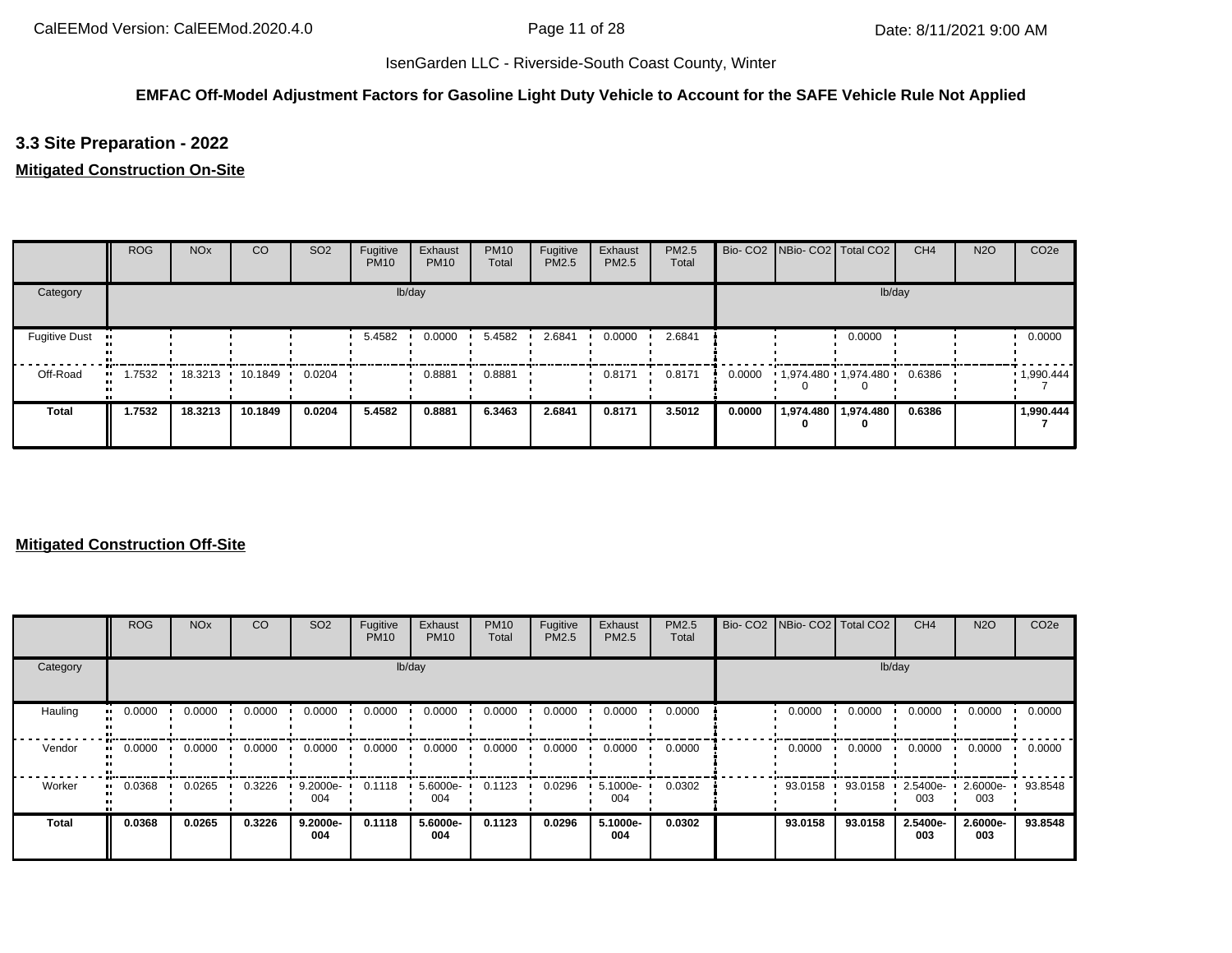### **EMFAC Off-Model Adjustment Factors for Gasoline Light Duty Vehicle to Account for the SAFE Vehicle Rule Not Applied**

## **3.4 Grading - 2022**

**Unmitigated Construction On-Site**

|                      | <b>ROG</b> | <b>NO<sub>x</sub></b> | CO      | SO <sub>2</sub> | Fugitive<br><b>PM10</b> | Exhaust<br><b>PM10</b> | <b>PM10</b><br>Total | Fugitive<br>PM2.5 | Exhaust<br>PM2.5 | PM2.5<br>Total |  | Bio- CO2 NBio- CO2 Total CO2 | CH <sub>4</sub> | <b>N2O</b> | CO <sub>2e</sub> |
|----------------------|------------|-----------------------|---------|-----------------|-------------------------|------------------------|----------------------|-------------------|------------------|----------------|--|------------------------------|-----------------|------------|------------------|
| Category             |            |                       |         |                 |                         | lb/day                 |                      |                   |                  |                |  | lb/day                       |                 |            |                  |
| <b>Fugitive Dust</b> |            |                       |         |                 | 7.0826                  | 0.0000                 | 7.0826               | 3.4247            | 0.0000           | 3.4247         |  | 0.0000                       |                 |            | 0.0000           |
| Off-Road             | 1.9486<br> | 20.8551               | 15.2727 | 0.0297          |                         | 0.9409                 | 0.9409               |                   | 0.8656           | 0.8656         |  | $2,872.046$ $2,872.046$      | 0.9289          |            | .2,895.268       |
| <b>Total</b>         | 1.9486     | 20.8551               | 15.2727 | 0.0297          | 7.0826                  | 0.9409                 | 8.0234               | 3.4247            | 0.8656           | 4.2903         |  | 2,872.046 2,872.046          | 0.9289          |            | 2,895.268        |

|          | <b>ROG</b>            | <b>NO<sub>x</sub></b> | CO     | SO <sub>2</sub> | Fugitive<br><b>PM10</b> | Exhaust<br><b>PM10</b> | <b>PM10</b><br>Total | Fugitive<br>PM2.5 | Exhaust<br>PM2.5 | PM2.5<br>Total | Bio- CO2 NBio- CO2 Total CO2 |          | CH <sub>4</sub>    | <b>N2O</b>               | CO <sub>2e</sub> |
|----------|-----------------------|-----------------------|--------|-----------------|-------------------------|------------------------|----------------------|-------------------|------------------|----------------|------------------------------|----------|--------------------|--------------------------|------------------|
| Category |                       |                       |        |                 |                         | lb/day                 |                      |                   |                  |                |                              | lb/day   |                    |                          |                  |
| Hauling  | 0.0000<br>            | 0.0000                | 0.0000 | 0.0000          | 0.0000                  | 0.0000                 | 0.0000               | 0.0000            | 0.0000           | 0.0000         | 0.0000                       | 0.0000   | 0.0000             | 0.0000                   | 0.0000           |
| Vendor   | $\blacksquare$ 0.0000 | 0.0000                | 0.0000 | 0.0000          | 0.0000                  | 0.0000                 | 0.0000               | 0.0000            | 0.0000           | 0.0000         | 0.0000                       | 0.0000   | 0.0000             | 0.0000                   | 0.0000           |
| Worker   | 0.0552<br>            | 0.0398                | 0.4840 | -3800e.<br>003  | 0.1677                  | 8.3000e-<br>004        | 0.1685               | 0.0445            | 7.7000e-<br>004  | 0.0452         | 139.5236                     | 139.5236 | $3.8100e -$<br>003 | 3.9000e- 140.7822<br>003 |                  |
| Total    | 0.0552                | 0.0398                | 0.4840 | -.3800e<br>003  | 0.1677                  | 8.3000e-<br>004        | 0.1685               | 0.0445            | 7.7000e-<br>004  | 0.0452         | 139.5236                     | 139.5236 | 3.8100e-<br>003    | 3.9000e-<br>003          | 140.7822         |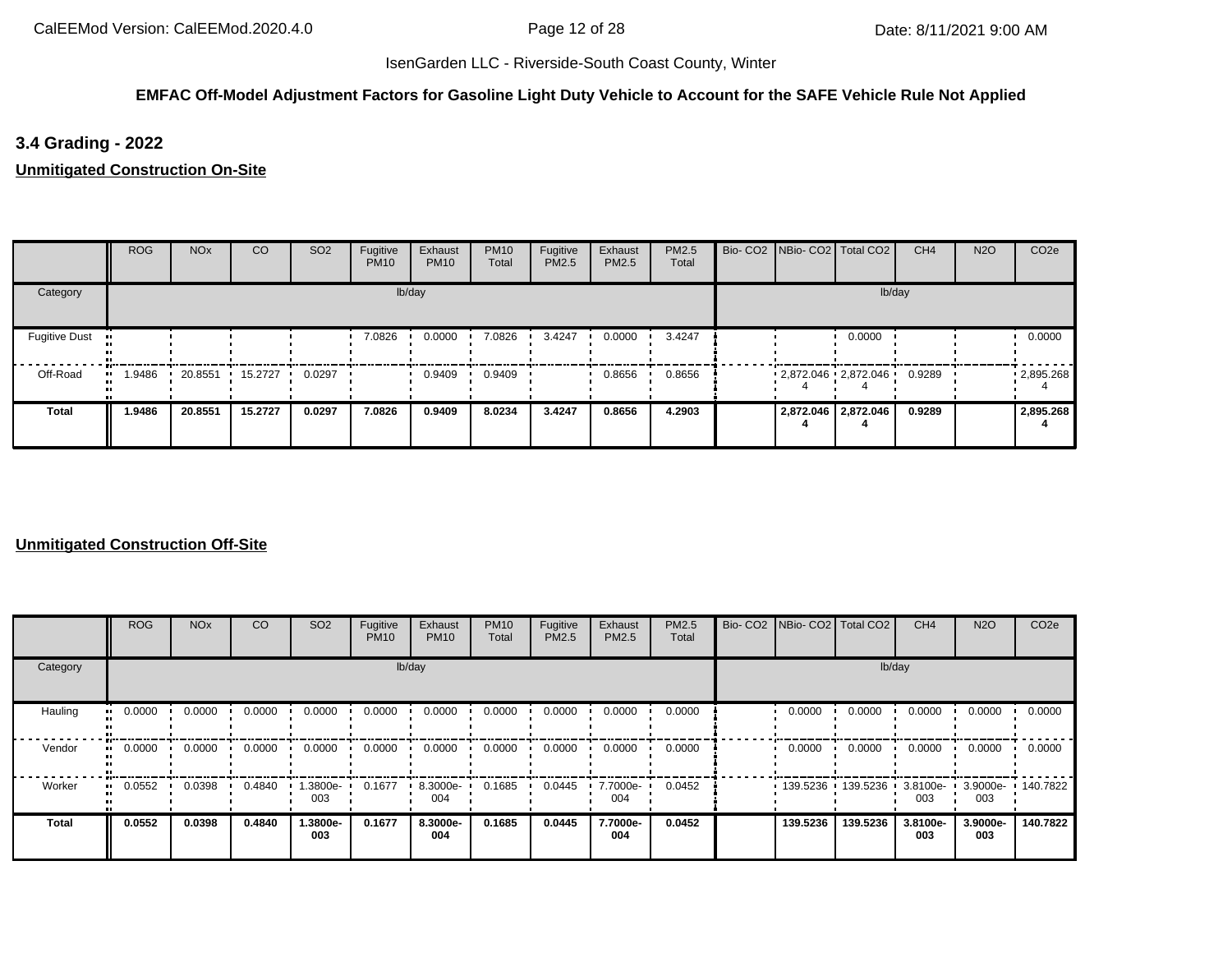### **EMFAC Off-Model Adjustment Factors for Gasoline Light Duty Vehicle to Account for the SAFE Vehicle Rule Not Applied**

# **3.4 Grading - 2022**

**Mitigated Construction On-Site**

|                      | ROG    | <b>NO<sub>x</sub></b> | CO      | SO <sub>2</sub> | Fugitive<br><b>PM10</b> | Exhaust<br><b>PM10</b> | <b>PM10</b><br>Total | Fugitive<br>PM2.5 | Exhaust<br>PM2.5 | PM2.5<br>Total |        | Bio- CO2 NBio- CO2 Total CO2 |                     | CH <sub>4</sub> | <b>N2O</b> | CO <sub>2e</sub> |
|----------------------|--------|-----------------------|---------|-----------------|-------------------------|------------------------|----------------------|-------------------|------------------|----------------|--------|------------------------------|---------------------|-----------------|------------|------------------|
| Category             |        |                       |         |                 |                         | lb/day                 |                      |                   |                  |                |        |                              | lb/day              |                 |            |                  |
| <b>Fugitive Dust</b> |        |                       |         |                 | 3.1872                  | 0.0000                 | 3.1872               | 1.5411            | 0.0000           | 1.5411         |        |                              | 0.0000              |                 |            | 0.0000           |
| Off-Road             | .9486  | 20.8551               | 15.2727 | 0.0297          |                         | 0.9409                 | 0.9409               |                   | 0.8656           | 0.8656         | 0.0000 | 2,872.046 2,872.046          |                     | 0.9289          |            | .2895.268        |
| <b>Total</b>         | 1.9486 | 20.8551               | 15.2727 | 0.0297          | 3.1872                  | 0.9409                 | 4.1280               | 1.5411            | 0.8656           | 2.4067         | 0.0000 |                              | 2,872.046 2,872.046 | 0.9289          |            | 2,895.268        |

|          | <b>ROG</b>            | <b>NO<sub>x</sub></b> | CO     | SO <sub>2</sub> | Fugitive<br><b>PM10</b> | Exhaust<br><b>PM10</b> | <b>PM10</b><br>Total | Fugitive<br>PM2.5 | Exhaust<br>PM2.5 | PM2.5<br>Total | Bio- CO2 NBio- CO2 Total CO2 |          | CH <sub>4</sub>    | <b>N2O</b>               | CO <sub>2e</sub> |
|----------|-----------------------|-----------------------|--------|-----------------|-------------------------|------------------------|----------------------|-------------------|------------------|----------------|------------------------------|----------|--------------------|--------------------------|------------------|
| Category |                       |                       |        |                 |                         | lb/day                 |                      |                   |                  |                |                              | lb/day   |                    |                          |                  |
| Hauling  | 0.0000<br>            | 0.0000                | 0.0000 | 0.0000          | 0.0000                  | 0.0000                 | 0.0000               | 0.0000            | 0.0000           | 0.0000         | 0.0000                       | 0.0000   | 0.0000             | 0.0000                   | 0.0000           |
| Vendor   | $\blacksquare$ 0.0000 | 0.0000                | 0.0000 | 0.0000          | 0.0000                  | 0.0000                 | 0.0000               | 0.0000            | 0.0000           | 0.0000         | 0.0000                       | 0.0000   | 0.0000             | 0.0000                   | 0.0000           |
| Worker   | 0.0552<br>            | 0.0398                | 0.4840 | -3800e.<br>003  | 0.1677                  | 8.3000e-<br>004        | 0.1685               | 0.0445            | 7.7000e-<br>004  | 0.0452         | 139.5236                     | 139.5236 | $3.8100e -$<br>003 | 3.9000e- 140.7822<br>003 |                  |
| Total    | 0.0552                | 0.0398                | 0.4840 | -.3800e<br>003  | 0.1677                  | 8.3000e-<br>004        | 0.1685               | 0.0445            | 7.7000e-<br>004  | 0.0452         | 139.5236                     | 139.5236 | 3.8100e-<br>003    | 3.9000e-<br>003          | 140.7822         |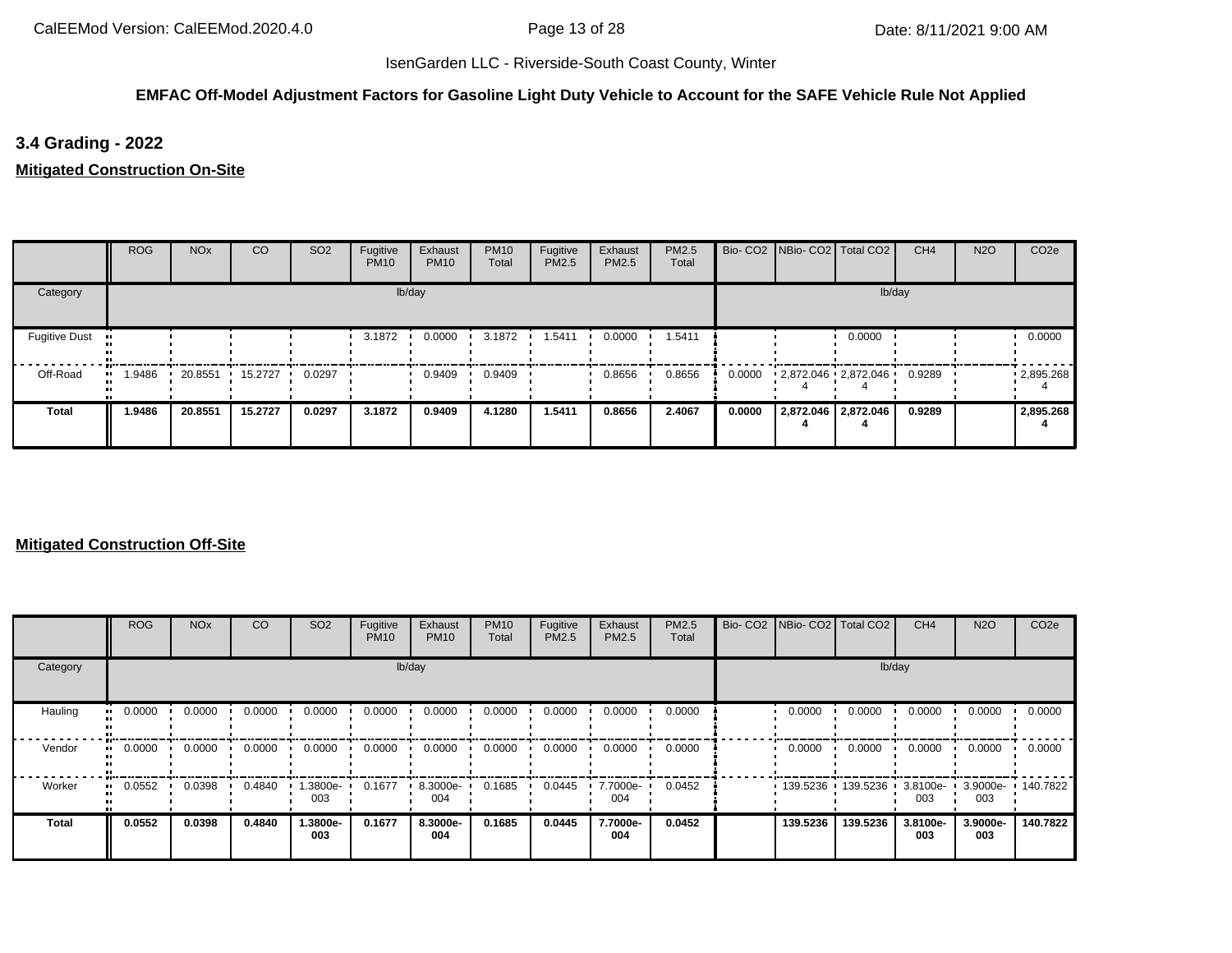### **EMFAC Off-Model Adjustment Factors for Gasoline Light Duty Vehicle to Account for the SAFE Vehicle Rule Not Applied**

# **3.5 Building Construction - 2022**

### **Unmitigated Construction On-Site**

|              | <b>ROG</b> | <b>NO<sub>x</sub></b> | CO      | SO <sub>2</sub> | Fugitive<br><b>PM10</b> | Exhaust<br><b>PM10</b> | <b>PM10</b><br>Total | Fugitive<br>PM2.5 | Exhaust<br>PM2.5 | PM2.5<br>Total |  | Bio- CO2 NBio- CO2 Total CO2 | CH <sub>4</sub> | <b>N2O</b> | CO <sub>2e</sub> |
|--------------|------------|-----------------------|---------|-----------------|-------------------------|------------------------|----------------------|-------------------|------------------|----------------|--|------------------------------|-----------------|------------|------------------|
| Category     |            |                       |         |                 |                         | lb/day                 |                      |                   |                  |                |  | lb/day                       |                 |            |                  |
| Off-Road     | .7062      | 15.6156               | 16.3634 | 0.0269          |                         | 0.8090                 | 0.8090               |                   | 0.7612           | 0.7612         |  | $2,554.333$ $2,554.333$      | 0.6120          |            | .2,569.632       |
| <b>Total</b> | 1.7062     | 15.6156               | 16.3634 | 0.0269          |                         | 0.8090                 | 0.8090               |                   | 0.7612           | 0.7612         |  | 2,554.333 2,554.333<br>6     | 0.6120          |            | 2,569.632        |

|                      | <b>ROG</b> | <b>NO<sub>x</sub></b> | CO     | SO <sub>2</sub> | Fugitive<br><b>PM10</b> | Exhaust<br><b>PM10</b> | <b>PM10</b><br>Total | Fugitive<br>PM2.5 | Exhaust<br>PM2.5 | PM2.5<br>Total | Bio- CO2 NBio- CO2 Total CO2 |           | CH <sub>4</sub> | <b>N2O</b> | CO <sub>2e</sub> |
|----------------------|------------|-----------------------|--------|-----------------|-------------------------|------------------------|----------------------|-------------------|------------------|----------------|------------------------------|-----------|-----------------|------------|------------------|
| Category             |            |                       |        |                 |                         | lb/day                 |                      |                   |                  |                |                              | lb/day    |                 |            |                  |
| Hauling<br>$\bullet$ | 0.0000     | 0.0000                | 0.0000 | 0.0000          | 0.0000                  | 0.0000                 | 0.0000               | 0.0000            | 0.0000           | 0.0000         | 0.0000                       | 0.0000    | 0.0000          | 0.0000     | 0.0000           |
| Vendor<br>$\bullet$  | 0.0561     | 1.6038                | 0.5497 | 6.5600e-<br>003 | 0.2306                  | 0.0220                 | 0.2526               | 0.0664            | 0.0211           | 0.0874         | 695.3608 695.3608            |           | 7.2400e-<br>003 | 0.1032     | .726.2953        |
| Worker               | 0.3386     | 0.2438                | 2.9682 | 8.4700e-<br>003 | 1.0283                  | 5.1200e-<br>003        | 1.0335               | 0.2727            | 4.7100e-<br>003  | 0.2774         | $855.7449$ 855.7449          |           | 0.0234          | 0.0239     | 863.4641         |
| <b>Total</b>         | 0.3947     | 1.8476                | 3.5179 | 0.0150          | 1.2589                  | 0.0271                 | 1.2861               | 0.3391            | 0.0258           | 0.3649         | 1,551.105                    | 1,551.105 | 0.0306          | 0.1271     | 1,589.759        |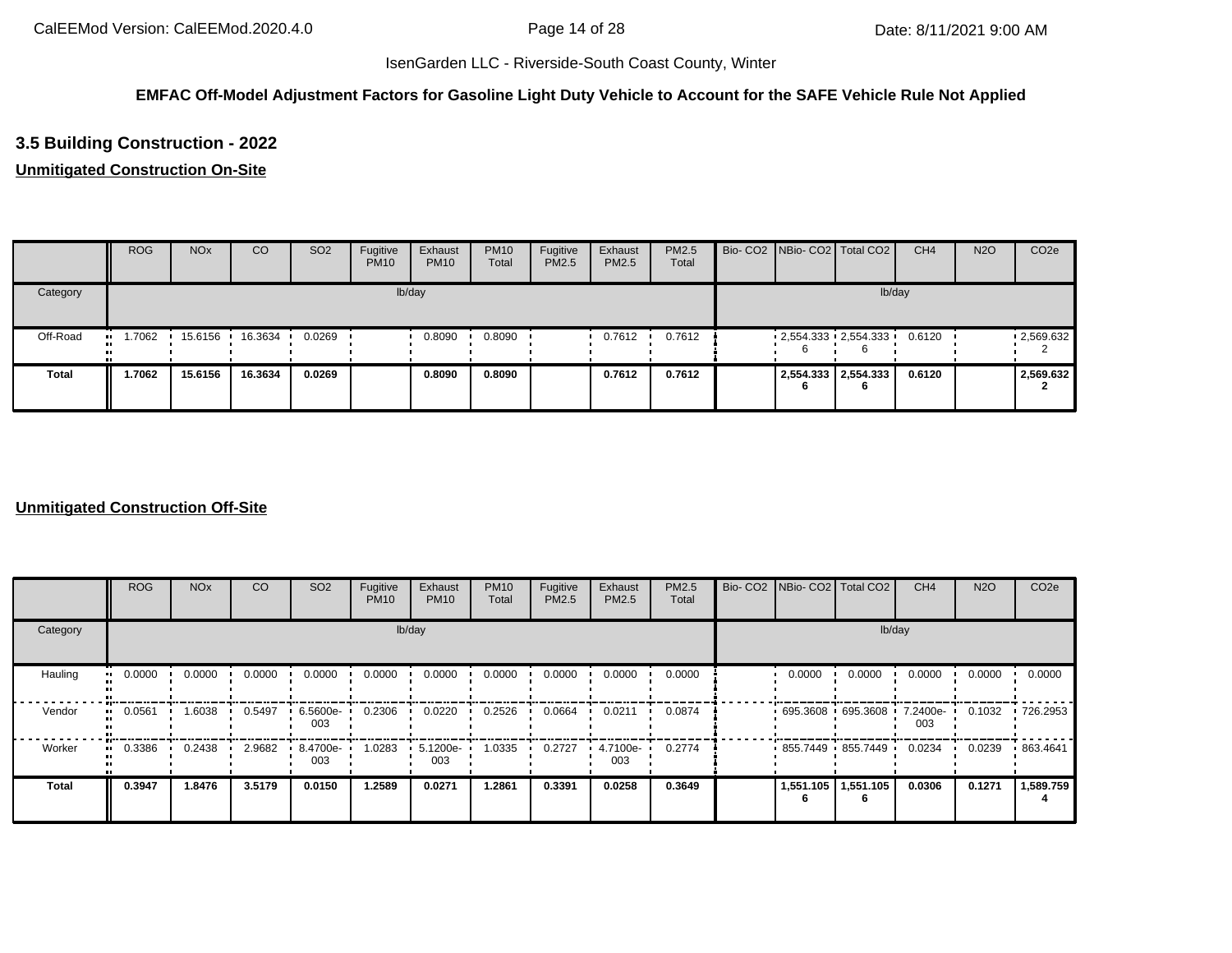### **EMFAC Off-Model Adjustment Factors for Gasoline Light Duty Vehicle to Account for the SAFE Vehicle Rule Not Applied**

# **3.5 Building Construction - 2022**

### **Mitigated Construction On-Site**

|              | <b>ROG</b> | <b>NO<sub>x</sub></b> | CO      | SO <sub>2</sub> | Fugitive<br><b>PM10</b> | Exhaust<br><b>PM10</b> | <b>PM10</b><br>Total | Fugitive<br>PM2.5 | Exhaust<br>PM2.5 | PM2.5<br>Total |        |   | Bio- CO2   NBio- CO2   Total CO2 | CH <sub>4</sub> | <b>N2O</b> | CO <sub>2e</sub> |
|--------------|------------|-----------------------|---------|-----------------|-------------------------|------------------------|----------------------|-------------------|------------------|----------------|--------|---|----------------------------------|-----------------|------------|------------------|
| Category     |            |                       |         |                 |                         | lb/day                 |                      |                   |                  |                |        |   | lb/day                           |                 |            |                  |
| Off-Road     | .7062      | 15.6156               | 16.3634 | 0.0269          |                         | 0.8090                 | 0.8090               |                   | 0.7612           | 0.7612         | 0.0000 |   | $-2,554.333 - 2,554.333$         | 0.6120          |            | .2,569.632       |
| <b>Total</b> | 1.7062     | 15.6156               | 16.3634 | 0.0269          |                         | 0.8090                 | 0.8090               |                   | 0.7612           | 0.7612         | 0.0000 | O | 2,554.333 2,554.333              | 0.6120          |            | 2,569.632        |

|                     | <b>ROG</b>                 | <b>NO<sub>x</sub></b> | CO     | SO <sub>2</sub> | Fugitive<br><b>PM10</b> | Exhaust<br><b>PM10</b> | <b>PM10</b><br>Total | Fugitive<br>PM2.5 | Exhaust<br>PM2.5 | PM2.5<br>Total | Bio- CO2 NBio- CO2 Total CO2 |           | CH <sub>4</sub> | <b>N2O</b> | CO <sub>2e</sub> |
|---------------------|----------------------------|-----------------------|--------|-----------------|-------------------------|------------------------|----------------------|-------------------|------------------|----------------|------------------------------|-----------|-----------------|------------|------------------|
| Category            |                            |                       |        |                 |                         | lb/day                 |                      |                   |                  |                |                              | lb/day    |                 |            |                  |
| Hauling             | 0.0000<br>$\bullet\bullet$ | 0.0000                | 0.0000 | 0.0000          | 0.0000                  | 0.0000                 | 0.0000               | 0.0000            | 0.0000           | 0.0000         | 0.0000                       | 0.0000    | 0.0000          | 0.0000     | 0.0000           |
| Vendor<br>$\bullet$ | 0.0561                     | 1.6038                | 0.5497 | 6.5600e-<br>003 | 0.2306                  | 0.0220                 | 0.2526               | 0.0664            | 0.0211           | 0.0874         | $-695.3608 - 695.3608$       |           | 7.2400e-<br>003 | 0.1032     | .726.2953        |
| Worker<br>$\bullet$ | 0.3386                     | 0.2438                | 2.9682 | 8.4700e-<br>003 | 1.0283                  | 5.1200e-<br>003        | 1.0335               | 0.2727            | 4.7100e-<br>003  | 0.2774         | 855.7449 855.7449            |           | 0.0234          | 0.0239     | .863.4641        |
| <b>Total</b>        | 0.3947                     | 1.8476                | 3.5179 | 0.0150          | 1.2589                  | 0.0271                 | 1.2861               | 0.3391            | 0.0258           | 0.3649         | 1,551.105                    | 1,551.105 | 0.0306          | 0.1271     | 1,589.759        |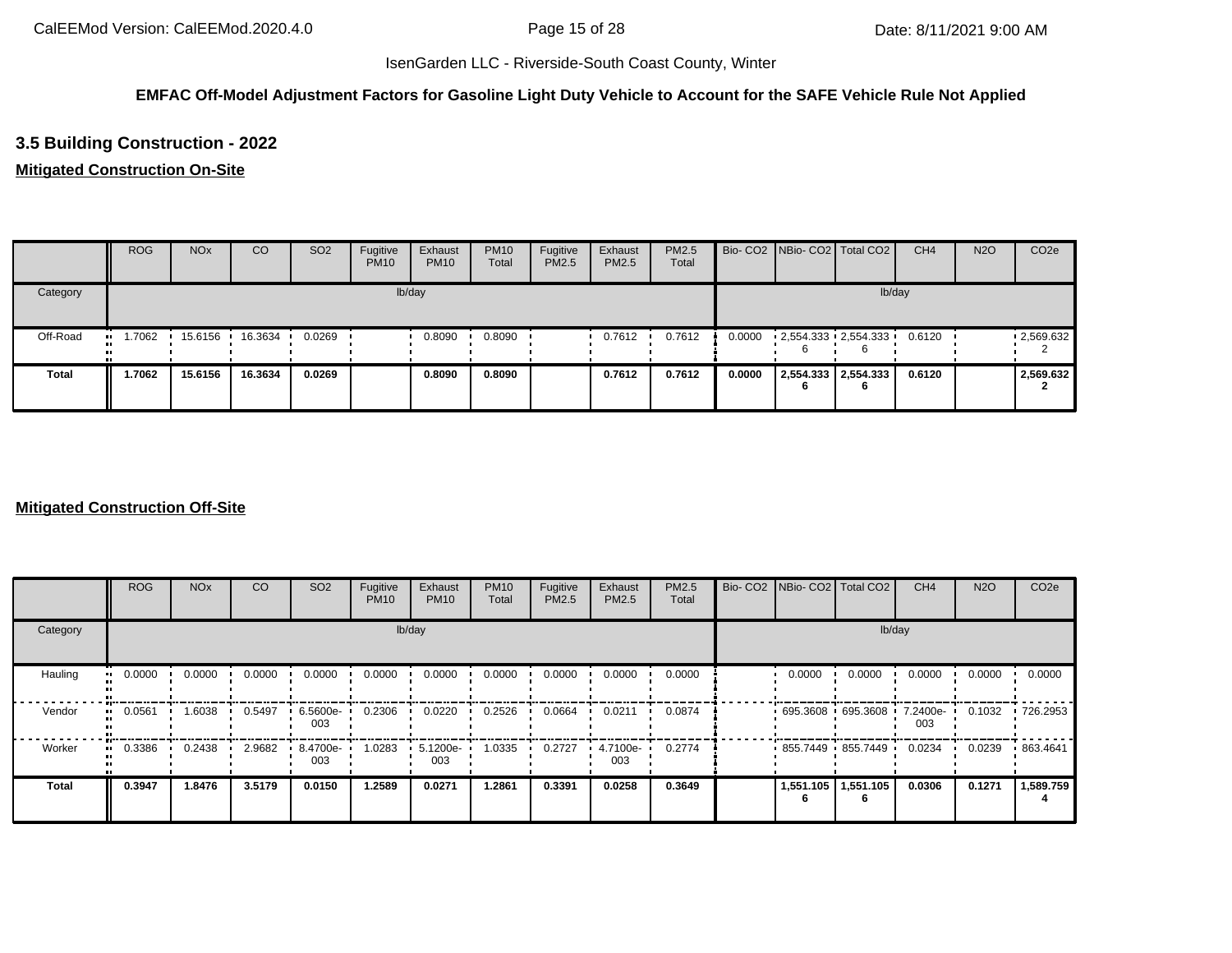### **EMFAC Off-Model Adjustment Factors for Gasoline Light Duty Vehicle to Account for the SAFE Vehicle Rule Not Applied**

# **3.5 Building Construction - 2023**

### **Unmitigated Construction On-Site**

|              | <b>ROG</b> | <b>NO<sub>x</sub></b> | CO        | SO <sub>2</sub> | Fugitive<br><b>PM10</b> | Exhaust<br><b>PM10</b> | <b>PM10</b><br>Total | Fugitive<br>PM2.5 | Exhaust<br>PM2.5 | PM2.5<br>Total |  | Bio- CO2 NBio- CO2 Total CO2 | CH <sub>4</sub> | <b>N2O</b> | CO <sub>2e</sub> |
|--------------|------------|-----------------------|-----------|-----------------|-------------------------|------------------------|----------------------|-------------------|------------------|----------------|--|------------------------------|-----------------|------------|------------------|
| Category     |            |                       |           |                 |                         | lb/day                 |                      |                   |                  |                |  | lb/day                       |                 |            |                  |
| Off-Road     | .5728<br>  | 14.3849               | 16.2440 · | 0.0269          |                         | 0.6997                 | 0.6997               |                   | 0.6584           | 0.6584         |  | $-2,555.209 - 2,555.209$     | 0.6079          |            | .2,570.406       |
| <b>Total</b> | 1.5728     | 14.3849               | 16.2440   | 0.0269          |                         | 0.6997                 | 0.6997               |                   | 0.6584           | 0.6584         |  | 2,555.209 2,555.209<br>Ω     | 0.6079          |            | 2,570.406        |

|                      | <b>ROG</b> | <b>NO<sub>x</sub></b> | CO     | SO <sub>2</sub> | Fugitive<br><b>PM10</b> | Exhaust<br><b>PM10</b> | <b>PM10</b><br>Total | Fugitive<br>PM2.5 | Exhaust<br>PM2.5 | PM2.5<br>Total | Bio- CO2 NBio- CO2 Total CO2 |                       | CH <sub>4</sub> | <b>N2O</b> | CO <sub>2e</sub> |
|----------------------|------------|-----------------------|--------|-----------------|-------------------------|------------------------|----------------------|-------------------|------------------|----------------|------------------------------|-----------------------|-----------------|------------|------------------|
| Category             |            |                       |        |                 |                         | lb/day                 |                      |                   |                  |                |                              | lb/day                |                 |            |                  |
| Hauling<br>$\bullet$ | 0.0000     | 0.0000                | 0.0000 | 0.0000          | 0.0000                  | 0.0000                 | 0.0000               | 0.0000            | 0.0000           | 0.0000         | 0.0000                       | 0.0000                | 0.0000          | 0.0000     | 0.0000           |
| Vendor<br>$\bullet$  | 0.0376     | 1.2473                | 0.5006 | 6.3100e-<br>003 | 0.2306                  | 0.0103                 | 0.2409               | 0.0664            | 9.8300e-<br>003  | 0.0762         | $668.6309$ 668.6309          |                       | 6.6700e-<br>003 | 0.0989     | .698.2660        |
| Worker<br>$\bullet$  | 0.3149     | 0.2154                | 2.7333 | 8.2000e-<br>003 | 1.0283                  | 4.8100e-<br>003        | 1.0332               | 0.2727            | 4.4300e-<br>003  | 0.2772         | $828.3896$ 828.3896          |                       | 0.0211          | 0.0221     | 835.4988         |
| <b>Total</b>         | 0.3524     | 1.4627                | 3.2339 | 0.0145          | 1.2589                  | 0.0151                 | 1.2740               | 0.3391            | 0.0143           | 0.3534         |                              | 1,497.020   1,497.020 | 0.0277          | 0.1210     | 1,533.764        |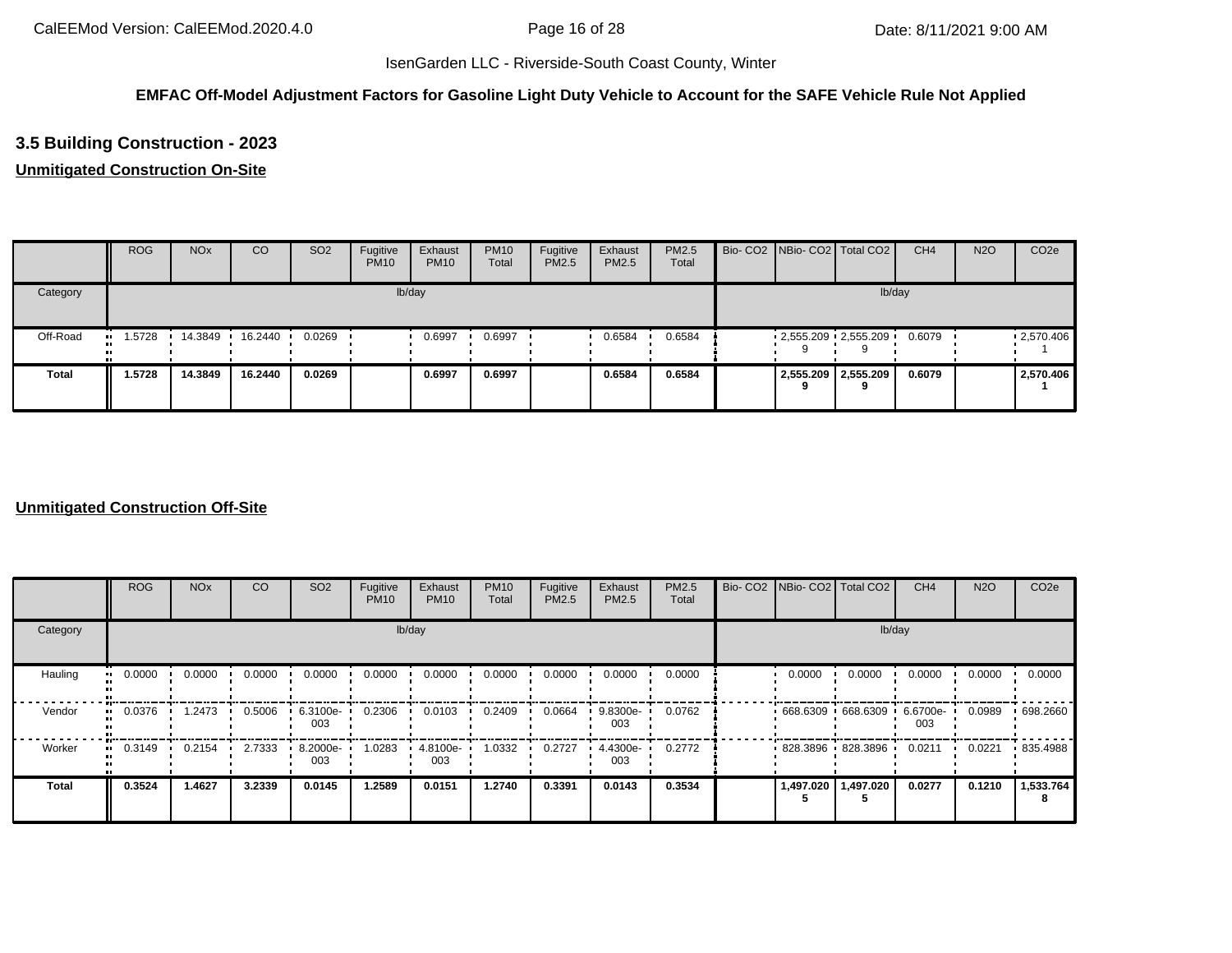### **EMFAC Off-Model Adjustment Factors for Gasoline Light Duty Vehicle to Account for the SAFE Vehicle Rule Not Applied**

# **3.5 Building Construction - 2023**

### **Mitigated Construction On-Site**

|              | <b>ROG</b>    | <b>NO<sub>x</sub></b> | CO      | SO <sub>2</sub> | Fugitive<br><b>PM10</b> | Exhaust<br><b>PM10</b> | <b>PM10</b><br>Total | Fugitive<br>PM2.5 | Exhaust<br>PM2.5 | <b>PM2.5</b><br>Total |        |   | Bio- CO2   NBio- CO2   Total CO2 | CH <sub>4</sub> | <b>N2O</b> | CO <sub>2e</sub> |
|--------------|---------------|-----------------------|---------|-----------------|-------------------------|------------------------|----------------------|-------------------|------------------|-----------------------|--------|---|----------------------------------|-----------------|------------|------------------|
| Category     |               |                       |         |                 |                         | lb/day                 |                      |                   |                  |                       |        |   | lb/day                           |                 |            |                  |
| Off-Road     | 1.5728<br>. . | 14.3849               | 16.2440 | 0.0269          |                         | 0.6997                 | 0.6997               |                   | 0.6584           | 0.6584                | 0.0000 |   | $2,555.209$ $2,555.209$          | 0.6079          |            | .2570.406        |
| <b>Total</b> | 1.5728        | 14.3849               | 16.2440 | 0.0269          |                         | 0.6997                 | 0.6997               |                   | 0.6584           | 0.6584                | 0.0000 | 9 | 2,555.209 2,555.209              | 0.6079          |            | 2,570.406        |

|                     | <b>ROG</b>                 | <b>NO<sub>x</sub></b> | CO     | SO <sub>2</sub> | Fugitive<br><b>PM10</b> | Exhaust<br><b>PM10</b> | <b>PM10</b><br>Total | Fugitive<br>PM2.5 | Exhaust<br>PM2.5 | PM2.5<br>Total | Bio- CO2 NBio- CO2 Total CO2 |           | CH <sub>4</sub> | <b>N2O</b> | CO <sub>2e</sub> |
|---------------------|----------------------------|-----------------------|--------|-----------------|-------------------------|------------------------|----------------------|-------------------|------------------|----------------|------------------------------|-----------|-----------------|------------|------------------|
| Category            |                            |                       |        |                 |                         | lb/day                 |                      |                   |                  |                |                              | lb/day    |                 |            |                  |
| Hauling             | 0.0000<br>$\bullet\bullet$ | 0.0000                | 0.0000 | 0.0000          | 0.0000                  | 0.0000                 | 0.0000               | 0.0000            | 0.0000           | 0.0000         | 0.0000                       | 0.0000    | 0.0000          | 0.0000     | 0.0000           |
| Vendor<br>$\bullet$ | 0.0376                     | 1.2473                | 0.5006 | 6.3100e-<br>003 | 0.2306                  | 0.0103                 | 0.2409               | 0.0664            | 9.8300e-<br>003  | 0.0762         | $668.6309$ 668.6309          |           | 6.6700e-<br>003 | 0.0989     | .698.2660        |
| Worker<br>$\bullet$ | 0.3149                     | 0.2154                | 2.7333 | 8.2000e-<br>003 | 1.0283                  | 4.8100e-<br>003        | 1.0332               | 0.2727            | 4.4300e-<br>003  | 0.2772         | 828.3896 828.3896            |           | 0.0211          | 0.0221     | 835.4988         |
| <b>Total</b>        | 0.3524                     | 1.4627                | 3.2339 | 0.0145          | 1.2589                  | 0.0151                 | 1.2740               | 0.3391            | 0.0143           | 0.3534         | 1,497.020                    | 1,497.020 | 0.0277          | 0.1210     | 1,533.764        |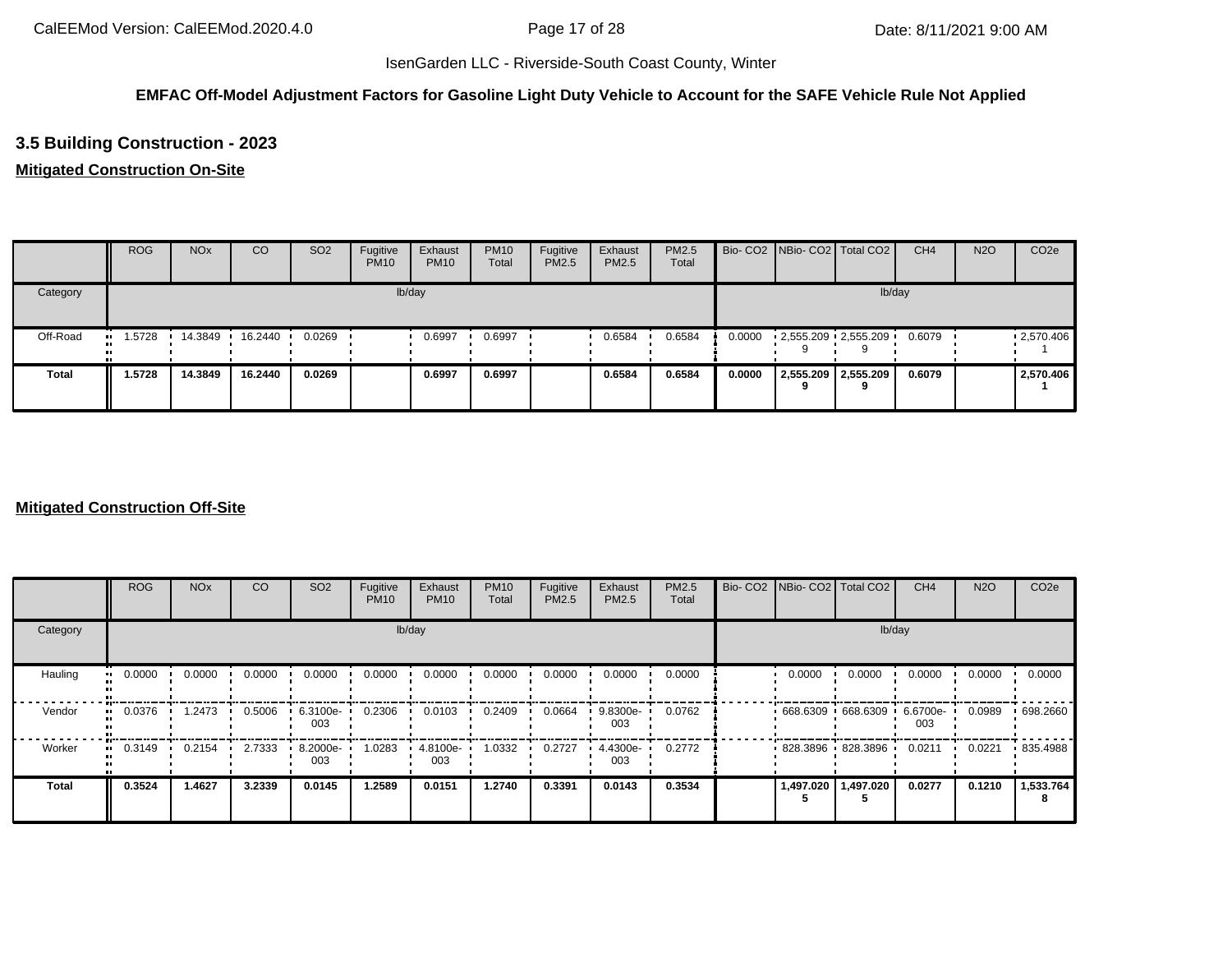### **EMFAC Off-Model Adjustment Factors for Gasoline Light Duty Vehicle to Account for the SAFE Vehicle Rule Not Applied**

**3.6 Paving - 2023**

**Unmitigated Construction On-Site**

|              | <b>ROG</b> | <b>NO<sub>x</sub></b> | CO        | SO <sub>2</sub> | Fugitive<br><b>PM10</b> | Exhaust<br><b>PM10</b> | <b>PM10</b><br>Total | Fugitive<br>PM2.5 | Exhaust<br>PM2.5 | PM2.5<br>Total | Bio- CO2   NBio- CO2   Total CO2 |                       | CH <sub>4</sub> | <b>N2O</b> | CO <sub>2e</sub> |
|--------------|------------|-----------------------|-----------|-----------------|-------------------------|------------------------|----------------------|-------------------|------------------|----------------|----------------------------------|-----------------------|-----------------|------------|------------------|
| Category     |            |                       |           |                 |                         | lb/day                 |                      |                   |                  |                |                                  |                       | lb/day          |            |                  |
| Off-Road     | 0.9181     | 8.7903                | 12.1905 · | 0.0189          |                         | 0.4357                 | 0.4357               |                   | 0.4025           | 0.4025         | $1,805.430$ 1,805.430            |                       | 0.5673          |            | 1,819.612        |
| Paving       | 0.0393     |                       |           |                 |                         | 0.0000                 | 0.0000               |                   | 0.0000           | 0.0000         |                                  | 0.0000                |                 |            | 0.0000           |
| <b>Total</b> | 0.9574     | 8.7903                | 12.1905   | 0.0189          |                         | 0.4357                 | 0.4357               |                   | 0.4025           | 0.4025         |                                  | 1,805.430   1,805.430 | 0.5673          |            | 1,819.612        |

|          | <b>ROG</b>            | <b>NO<sub>x</sub></b> | <b>CO</b> | SO <sub>2</sub> | Fugitive<br><b>PM10</b> | Exhaust<br><b>PM10</b> | <b>PM10</b><br>Total | Fugitive<br><b>PM2.5</b> | Exhaust<br>PM2.5 | PM2.5<br>Total | Bio- CO2   NBio- CO2   Total CO2 |          | CH <sub>4</sub>    | <b>N2O</b>      | CO <sub>2e</sub>  |
|----------|-----------------------|-----------------------|-----------|-----------------|-------------------------|------------------------|----------------------|--------------------------|------------------|----------------|----------------------------------|----------|--------------------|-----------------|-------------------|
| Category |                       |                       |           |                 |                         | lb/day                 |                      |                          |                  |                |                                  | lb/day   |                    |                 |                   |
| Hauling  | 0.0000<br>            | 0.0000                | 0.0000    | 0.0000          | 0.0000                  | 0.0000                 | 0.0000               | 0.0000                   | 0.0000           | 0.0000         | 0.0000                           | 0.0000   | 0.0000             | 0.0000          | 0.0000            |
| Vendor   | $\blacksquare$ 0.0000 | 0.0000                | 0.0000    | 0.0000          | 0.0000                  | 0.0000                 | 0.0000               | 0.0000                   | 0.0000           | 0.0000         | 0.0000                           | 0.0000   | 0.0000             | 0.0000          | 0.0000            |
| Worker   | 0.0684<br>            | 0.0468                | 0.5942    | -7800e.<br>003  | 0.2236                  | 1.0500e-<br>003        | 0.2246               | 0.0593                   | 9.6000e-<br>004  | 0.0603         | 180.0847                         | 180.0847 | $4.5800e -$<br>003 | 003             | 4.8000e- 181.6302 |
| Total    | 0.0684                | 0.0468                | 0.5942    | 1.7800e-<br>003 | 0.2236                  | 1.0500e-<br>003        | 0.2246               | 0.0593                   | 9.6000e-<br>004  | 0.0603         | 180.0847                         | 180.0847 | 4.5800e-<br>003    | 4.8000e-<br>003 | 181.6302          |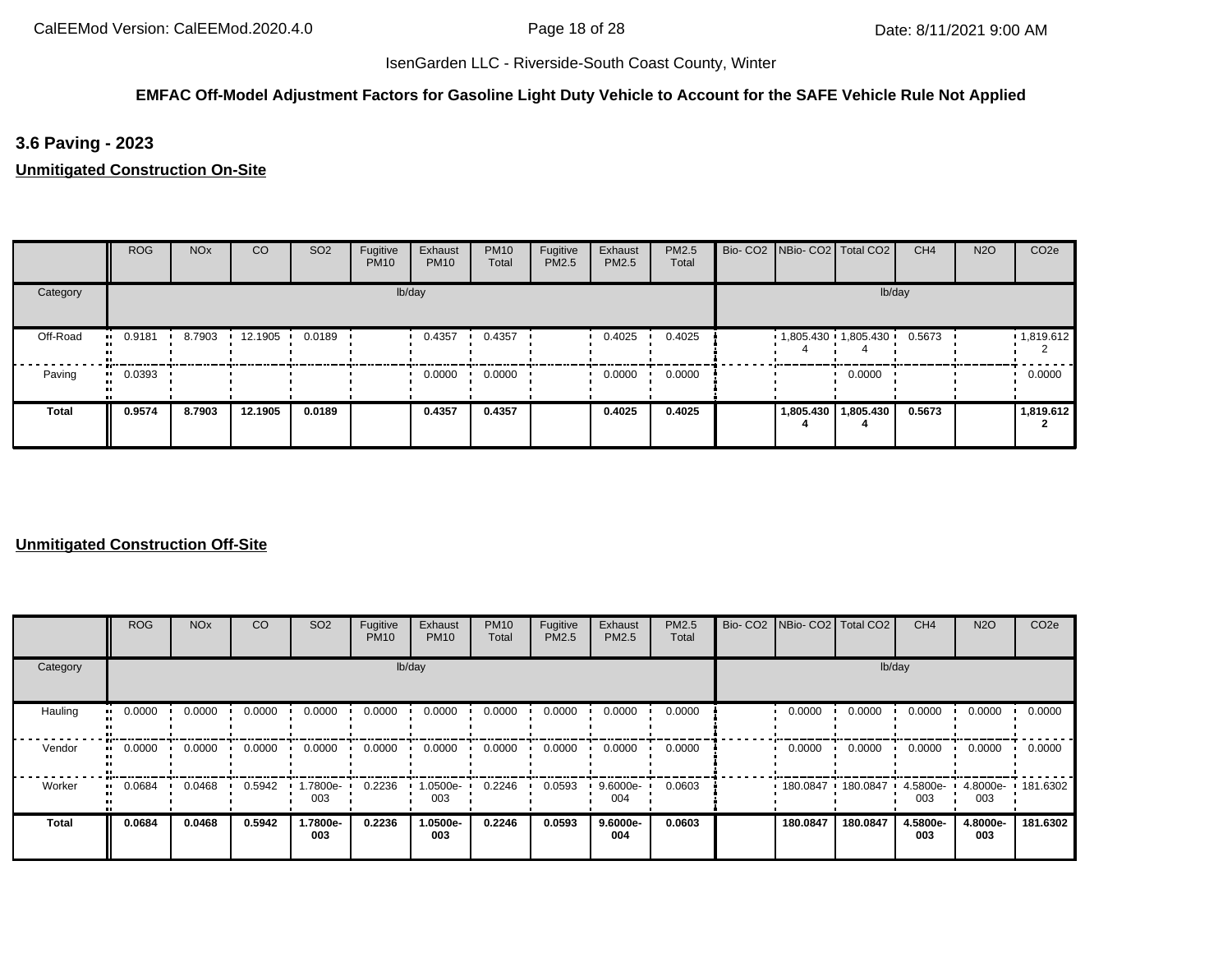### **EMFAC Off-Model Adjustment Factors for Gasoline Light Duty Vehicle to Account for the SAFE Vehicle Rule Not Applied**

**3.6 Paving - 2023**

**Mitigated Construction On-Site**

|          | <b>ROG</b> | <b>NO<sub>x</sub></b> | <sub>CO</sub> | SO <sub>2</sub> | Fugitive<br><b>PM10</b> | Exhaust<br><b>PM10</b> | <b>PM10</b><br>Total | Fugitive<br>PM2.5 | Exhaust<br><b>PM2.5</b> | PM2.5<br>Total |        | Bio- CO2   NBio- CO2   Total CO2 |                       | CH <sub>4</sub> | <b>N2O</b> | CO <sub>2e</sub> |
|----------|------------|-----------------------|---------------|-----------------|-------------------------|------------------------|----------------------|-------------------|-------------------------|----------------|--------|----------------------------------|-----------------------|-----------------|------------|------------------|
| Category |            |                       |               |                 |                         | lb/day                 |                      |                   |                         |                |        |                                  |                       | lb/day          |            |                  |
| Off-Road | $-0.9181$  | 8.7903                | 12.1905       | 0.0189          |                         | 0.4357                 | 0.4357               |                   | 0.4025                  | 0.4025         | 0.0000 | $1,805.430$ $1,805.430$          |                       | 0.5673          |            | 1,819.612        |
| Paving   | 0.0393<br> |                       |               |                 |                         | 0.0000                 | 0.0000               |                   | 0.0000                  | 0.0000         |        |                                  | 0.0000                |                 |            | 0.0000           |
| Total    | 0.9574     | 8.7903                | 12.1905       | 0.0189          |                         | 0.4357                 | 0.4357               |                   | 0.4025                  | 0.4025         | 0.0000 |                                  | 1,805.430   1,805.430 | 0.5673          |            | 1,819.612        |

|              | <b>ROG</b> | <b>NO<sub>x</sub></b> | <sub>CO</sub> | SO <sub>2</sub> | Fugitive<br><b>PM10</b> | Exhaust<br><b>PM10</b> | <b>PM10</b><br>Total | Fugitive<br>PM2.5 | Exhaust<br>PM2.5 | PM2.5<br>Total | Bio- CO2 NBio- CO2 Total CO2 |          | CH <sub>4</sub>    | <b>N2O</b>      | CO <sub>2e</sub>  |
|--------------|------------|-----------------------|---------------|-----------------|-------------------------|------------------------|----------------------|-------------------|------------------|----------------|------------------------------|----------|--------------------|-----------------|-------------------|
| Category     |            |                       |               |                 |                         | lb/day                 |                      |                   |                  |                |                              | lb/day   |                    |                 |                   |
| Hauling      | 0.0000     | 0.0000                | 0.0000        | 0.0000          | 0.0000                  | 0.0000                 | 0.0000               | 0.0000            | 0.0000           | 0.0000         | 0.0000                       | 0.0000   | 0.0000             | 0.0000          | 0.0000            |
| Vendor       | 0.0000     | 0.0000                | 0.0000        | 0.0000          | 0.0000                  | 0.0000                 | 0.0000               | 0.0000            | 0.0000           | 0.0000         | 0.0000                       | 0.0000   | 0.0000             | 0.0000          | 0.0000            |
| Worker       | 0.0684     | 0.0468                | 0.5942        | 1.7800e-<br>003 | 0.2236                  | 1.0500e-<br>003        | 0.2246               | 0.0593            | 9.6000e-<br>004  | 0.0603         | 180.0847                     | 180.0847 | $4.5800e -$<br>003 | 003             | 4.8000e- 181.6302 |
| <b>Total</b> | 0.0684     | 0.0468                | 0.5942        | 1.7800e-<br>003 | 0.2236                  | 1.0500e-<br>003        | 0.2246               | 0.0593            | 9.6000e-<br>004  | 0.0603         | 180.0847                     | 180.0847 | 4.5800e-<br>003    | 4.8000e-<br>003 | 181.6302          |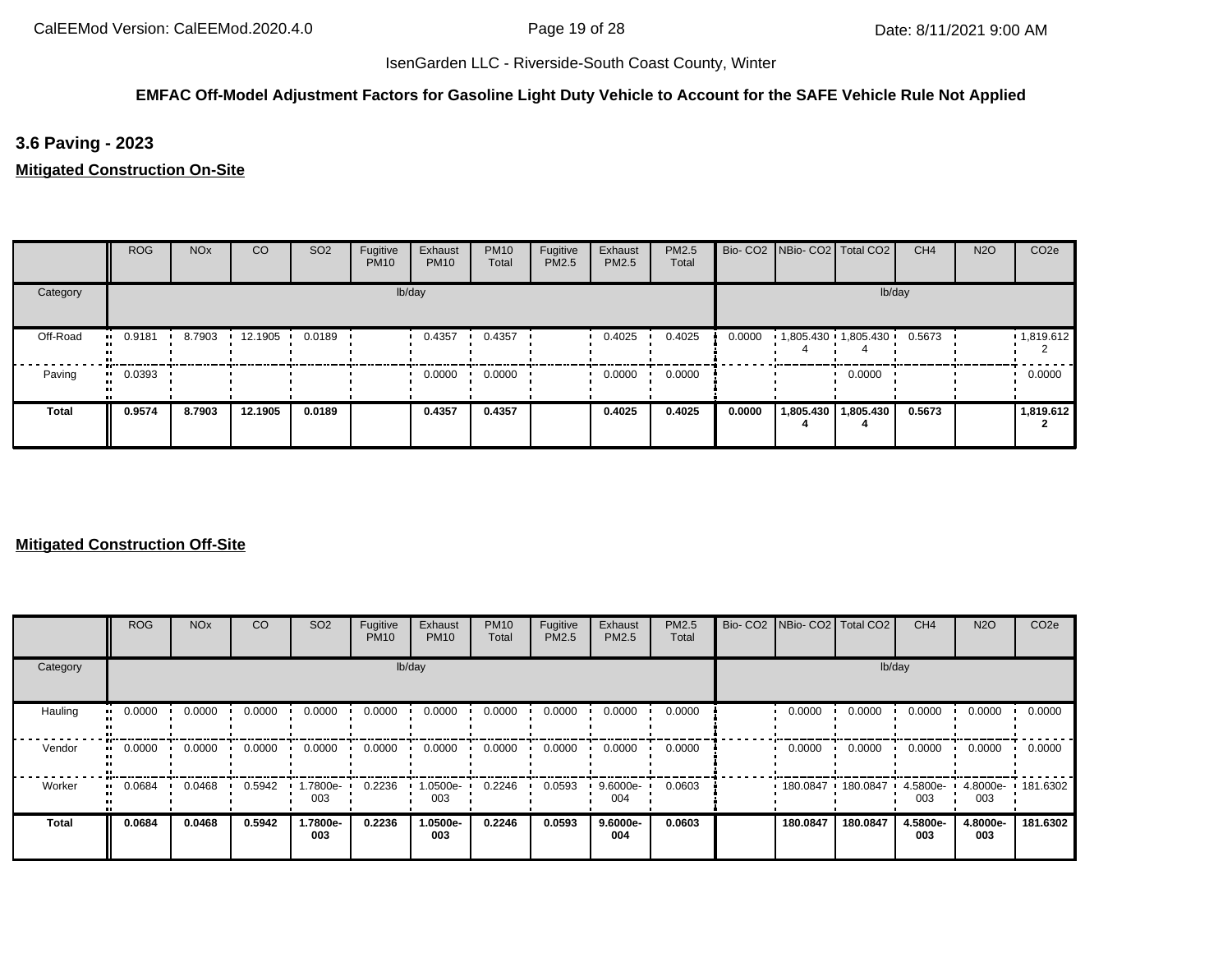### **EMFAC Off-Model Adjustment Factors for Gasoline Light Duty Vehicle to Account for the SAFE Vehicle Rule Not Applied**

# **3.7 Architectural Coating - 2023**

#### **Unmitigated Construction On-Site**

|                 | <b>ROG</b>            | <b>NO<sub>x</sub></b> | CO     | SO <sub>2</sub>         | Fugitive<br><b>PM10</b> | Exhaust<br><b>PM10</b> | <b>PM10</b><br>Total | Fugitive<br>PM2.5 | Exhaust<br><b>PM2.5</b> | <b>PM2.5</b><br>Total | Bio- CO2   NBio- CO2   Total CO2 |          | CH <sub>4</sub> | <b>N2O</b> | CO <sub>2e</sub> |
|-----------------|-----------------------|-----------------------|--------|-------------------------|-------------------------|------------------------|----------------------|-------------------|-------------------------|-----------------------|----------------------------------|----------|-----------------|------------|------------------|
| Category        |                       |                       |        |                         |                         | lb/day                 |                      |                   |                         |                       |                                  | lb/day   |                 |            |                  |
| Archit. Coating | ■ 13.6163             |                       |        |                         |                         | 0.0000                 | 0.0000               |                   | 0.0000                  | 0.0000                |                                  | 0.0000   |                 |            | 0.0000           |
| Off-Road        | $\blacksquare$ 0.1917 | 1.3030                | 1.8111 | $\cdot$ 2.9700e-<br>003 |                         | 0.0708                 | 0.0708               |                   | 0.0708                  | 0.0708                | 281.4481 281.4481 '              |          | 0.0168          |            | .281.8690        |
| Total           | 13.8080               | 1.3030                | 1.8111 | 2.9700e-<br>003         |                         | 0.0708                 | 0.0708               |                   | 0.0708                  | 0.0708                | 281.4481                         | 281.4481 | 0.0168          |            | 281.8690         |

|              | ROG    | <b>NO<sub>x</sub></b> | <sub>CO</sub> | SO <sub>2</sub> | Fugitive<br><b>PM10</b> | Exhaust<br><b>PM10</b> | <b>PM10</b><br>Total | Fugitive<br>PM2.5 | Exhaust<br>PM2.5 | PM2.5<br>Total | Bio- CO2   NBio- CO2   Total CO2 |          | CH <sub>4</sub> | <b>N2O</b>      | CO <sub>2e</sub> |
|--------------|--------|-----------------------|---------------|-----------------|-------------------------|------------------------|----------------------|-------------------|------------------|----------------|----------------------------------|----------|-----------------|-----------------|------------------|
| Category     |        |                       |               |                 |                         | lb/day                 |                      |                   |                  |                |                                  | lb/day   |                 |                 |                  |
| Hauling      | 0.0000 | 0.0000                | 0.0000        | 0.0000          | 0.0000                  | 0.0000                 | 0.0000               | 0.0000            | 0.0000           | 0.0000         | 0.0000                           | 0.0000   | 0.0000          | 0.0000          | 0.0000           |
| Vendor       | 0.0000 | 0.0000                | 0.0000        | 0.0000          | 0.0000                  | 0.0000                 | 0.0000               | 0.0000            | 0.0000           | 0.0000         | 0.0000                           | 0.0000   | 0.0000          | 0.0000          | 0.0000           |
| Worker       | 0.0616 | 0.0421                | 0.5348        | 1.6000e-<br>003 | 0.2012                  | 9.4000e-<br>004        | 0.2021               | 0.0534            | 8.7000e-<br>004  | 0.0542         | 162.0762                         | 162.0762 | 4.1200e-<br>003 | 4.3200e-<br>003 | 163.4672         |
| <b>Total</b> | 0.0616 | 0.0421                | 0.5348        | 1.6000e-<br>003 | 0.2012                  | 9.4000e-<br>004        | 0.2021               | 0.0534            | 8.7000e-<br>004  | 0.0542         | 162.0762                         | 162.0762 | 4.1200e-<br>003 | 4.3200e-<br>003 | 163.4672         |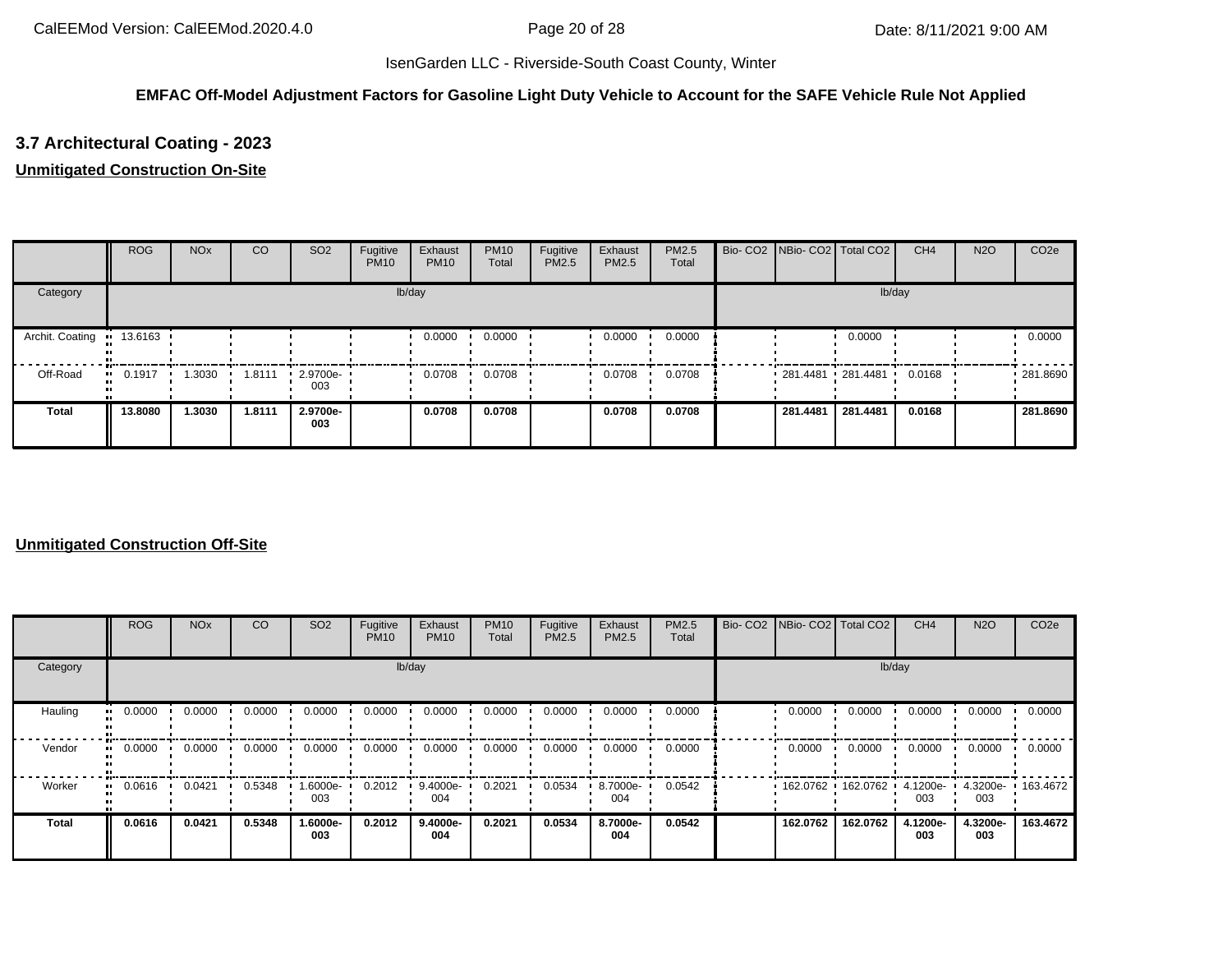### **EMFAC Off-Model Adjustment Factors for Gasoline Light Duty Vehicle to Account for the SAFE Vehicle Rule Not Applied**

# **3.7 Architectural Coating - 2023**

### **Mitigated Construction On-Site**

|                 | <b>ROG</b>             | <b>NO<sub>x</sub></b> | CO     | SO <sub>2</sub> | Fugitive<br><b>PM10</b> | Exhaust<br><b>PM10</b> | <b>PM10</b><br>Total | Fugitive<br>PM2.5 | Exhaust<br><b>PM2.5</b> | <b>PM2.5</b><br>Total |        | Bio- CO2   NBio- CO2   Total CO2 |          | CH <sub>4</sub> | <b>N2O</b> | CO <sub>2e</sub> |
|-----------------|------------------------|-----------------------|--------|-----------------|-------------------------|------------------------|----------------------|-------------------|-------------------------|-----------------------|--------|----------------------------------|----------|-----------------|------------|------------------|
| Category        |                        |                       |        |                 |                         | lb/day                 |                      |                   |                         |                       |        |                                  |          | lb/day          |            |                  |
| Archit. Coating | $\blacksquare$ 13.6163 |                       |        |                 |                         | 0.0000                 | 0.0000               |                   | 0.0000                  | 0.0000                |        |                                  | 0.0000   |                 |            | 0.0000           |
| Off-Road        | $\blacksquare$ 0.1917  | 1.3030                | 1.8111 | 2.9700e-<br>003 |                         | 0.0708                 | 0.0708               |                   | 0.0708                  | 0.0708                | 0.0000 | $281.4481$ 281.4481              |          | 0.0168          |            | .281.8690        |
| Total           | 13.8080                | 1.3030                | 1.8111 | 2.9700e-<br>003 |                         | 0.0708                 | 0.0708               |                   | 0.0708                  | 0.0708                | 0.0000 | 281.4481                         | 281.4481 | 0.0168          |            | 281.8690         |

|          | <b>ROG</b>            | <b>NO<sub>x</sub></b> | CO     | SO <sub>2</sub> | Fugitive<br><b>PM10</b> | Exhaust<br><b>PM10</b> | <b>PM10</b><br>Total | Fugitive<br>PM2.5 | Exhaust<br>PM2.5 | PM2.5<br>Total | Bio- CO2 NBio- CO2 Total CO2 |          | CH <sub>4</sub> | <b>N2O</b>      | CO <sub>2e</sub>  |
|----------|-----------------------|-----------------------|--------|-----------------|-------------------------|------------------------|----------------------|-------------------|------------------|----------------|------------------------------|----------|-----------------|-----------------|-------------------|
| Category |                       |                       |        |                 |                         | lb/day                 |                      |                   |                  |                |                              | lb/day   |                 |                 |                   |
| Hauling  | 0.0000<br>            | 0.0000                | 0.0000 | 0.0000          | 0.0000                  | 0.0000                 | 0.0000               | 0.0000            | 0.0000           | 0.0000         | 0.0000                       | 0.0000   | 0.0000          | 0.0000          | 0.0000            |
| Vendor   | $\blacksquare$ 0.0000 | 0.0000                | 0.0000 | 0.0000          | 0.0000                  | 0.0000                 | 0.0000               | 0.0000            | 0.0000           | 0.0000         | 0.0000                       | 0.0000   | 0.0000          | 0.0000          | 0.0000            |
| Worker   | 0.0616<br>            | 0.0421                | 0.5348 | -6000e-<br>003  | 0.2012                  | 9.4000e-<br>004        | 0.2021               | 0.0534            | 8.7000e-<br>004  | 0.0542         | 162.0762                     | 162.0762 | 4.1200e-<br>003 | 003             | 4.3200e- 163.4672 |
| Total    | 0.0616                | 0.0421                | 0.5348 | -.6000e<br>003  | 0.2012                  | 9.4000e-<br>004        | 0.2021               | 0.0534            | 8.7000e-<br>004  | 0.0542         | 162.0762                     | 162.0762 | 4.1200e-<br>003 | 4.3200e-<br>003 | 163.4672          |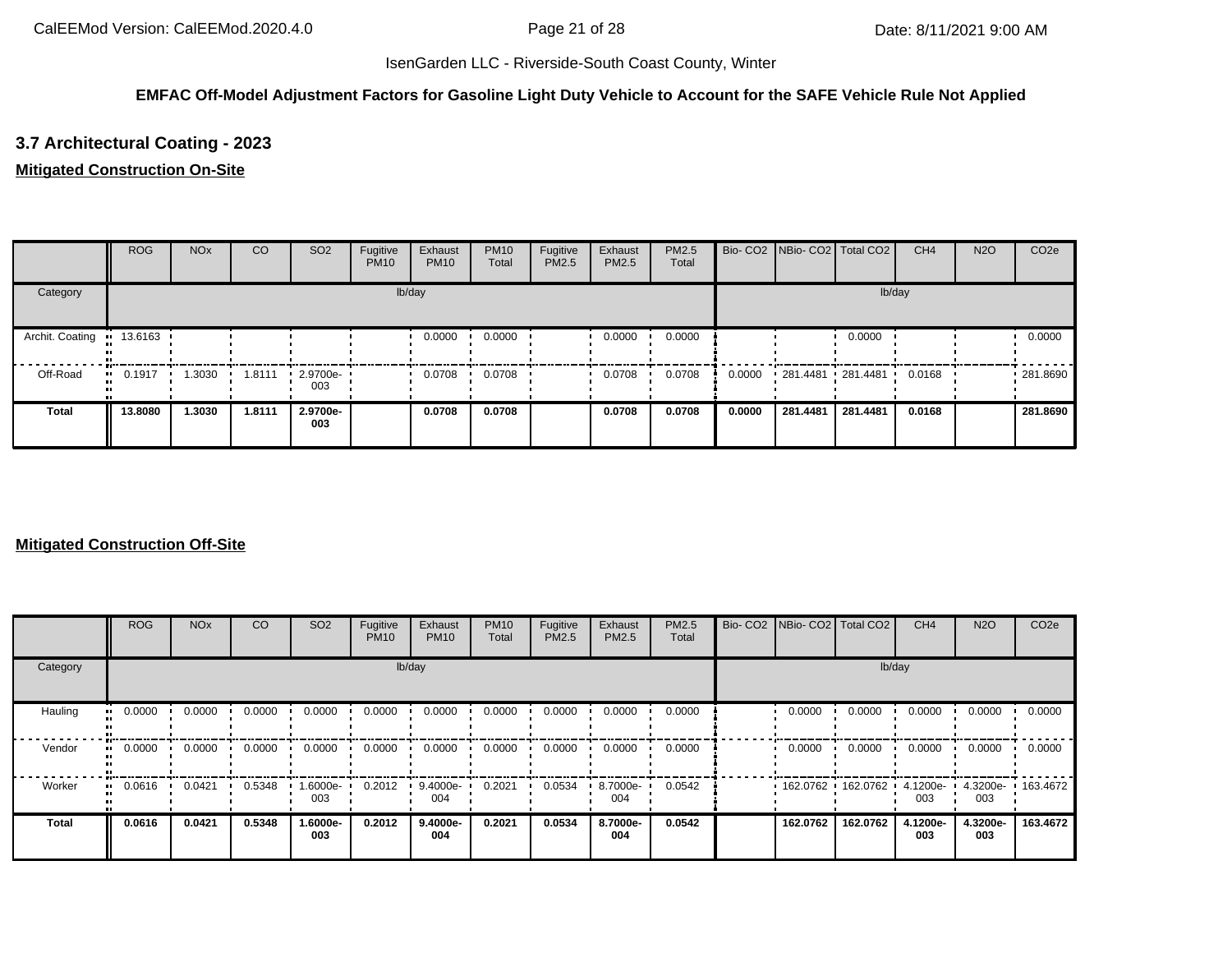#### **EMFAC Off-Model Adjustment Factors for Gasoline Light Duty Vehicle to Account for the SAFE Vehicle Rule Not Applied**

### **4.0 Operational Detail - Mobile**

## **4.1 Mitigation Measures Mobile**

|             | <b>ROG</b> | <b>NO<sub>x</sub></b> | CO     | SO <sub>2</sub>   | Fugitive<br><b>PM10</b> | Exhaust<br><b>PM10</b> | <b>PM10</b><br>Total | Fugitive<br>PM2.5 | Exhaust<br>PM2.5 | <b>PM2.5</b><br>Total |  | Bio- CO2 NBio- CO2 Total CO2 | CH <sub>4</sub> | <b>N2O</b> | CO <sub>2e</sub> |
|-------------|------------|-----------------------|--------|-------------------|-------------------------|------------------------|----------------------|-------------------|------------------|-----------------------|--|------------------------------|-----------------|------------|------------------|
| Category    |            |                       |        |                   |                         | lb/day                 |                      |                   |                  |                       |  | lb/day                       |                 |            |                  |
| Mitigated   | 0.3241     | 0.5821                | 3.5892 | $.89700e-$<br>003 | 0.9601                  | 7.3400e-<br>003        | 0.9674               | 0.2562            | 6.8800e-<br>003  | 0.2630                |  | 914.0988 914.0988            | 0.0450          | 0.0446     | 928.5088         |
| Unmitigated | 0.3241     | 0.5821                | 3.5892 | 8.9700e-<br>003   | 0.9601                  | 7.3400e-<br>003        | 0.9674               | 0.2562            | 6.8800e-<br>003  | 0.2630                |  | 914.0988 914.0988            | 0.0450          | 0.0446     | 928.5088         |

## **4.2 Trip Summary Information**

|                            |         | Average Daily Trip Rate |        | Unmitigated       | Mitigated         |
|----------------------------|---------|-------------------------|--------|-------------------|-------------------|
| Land Use                   | Weekday | Saturdav                | Sunday | <b>Annual VMT</b> | <b>Annual VMT</b> |
| General Light Industry     | 101.78  | 40.83                   | 102.60 | 412.672           | 412.672           |
| Other Non-Asphalt Surfaces | 0.00    | 0.00                    | 0.00   |                   |                   |
| Parking Lot                | 0.00    | 0.00                    | 0.00   |                   |                   |
| Total                      | 101.78  | 40.83                   | 102.60 | 412.672           | 412.672           |

# **4.3 Trip Type Information**

|                            |                                                                                                         | <b>Miles</b> |      |       | Trip % |       |         | Trip Purpose %  |         |
|----------------------------|---------------------------------------------------------------------------------------------------------|--------------|------|-------|--------|-------|---------|-----------------|---------|
| Land Use                   | H-S or C-C   H-O or C-NW   H-W or C-W   H-S or C-C   H-O or C-NW<br>H-W or C-W<br>16.60<br>8.40<br>6.90 |              |      |       |        |       | Primary | <b>Diverted</b> | Pass-by |
| General Light Industry     |                                                                                                         |              |      | 59.00 | 28.00  | 13.00 | 92      |                 |         |
| Other Non-Asphalt Surfaces | 16.60                                                                                                   | 8.40         | 6.90 | 0.00  | 0.00   | 0.00  |         |                 |         |
| Parking Lot                | 16.60                                                                                                   | 8.40         | 6.90 | 0.00  | 0.00   | 0.00  |         |                 |         |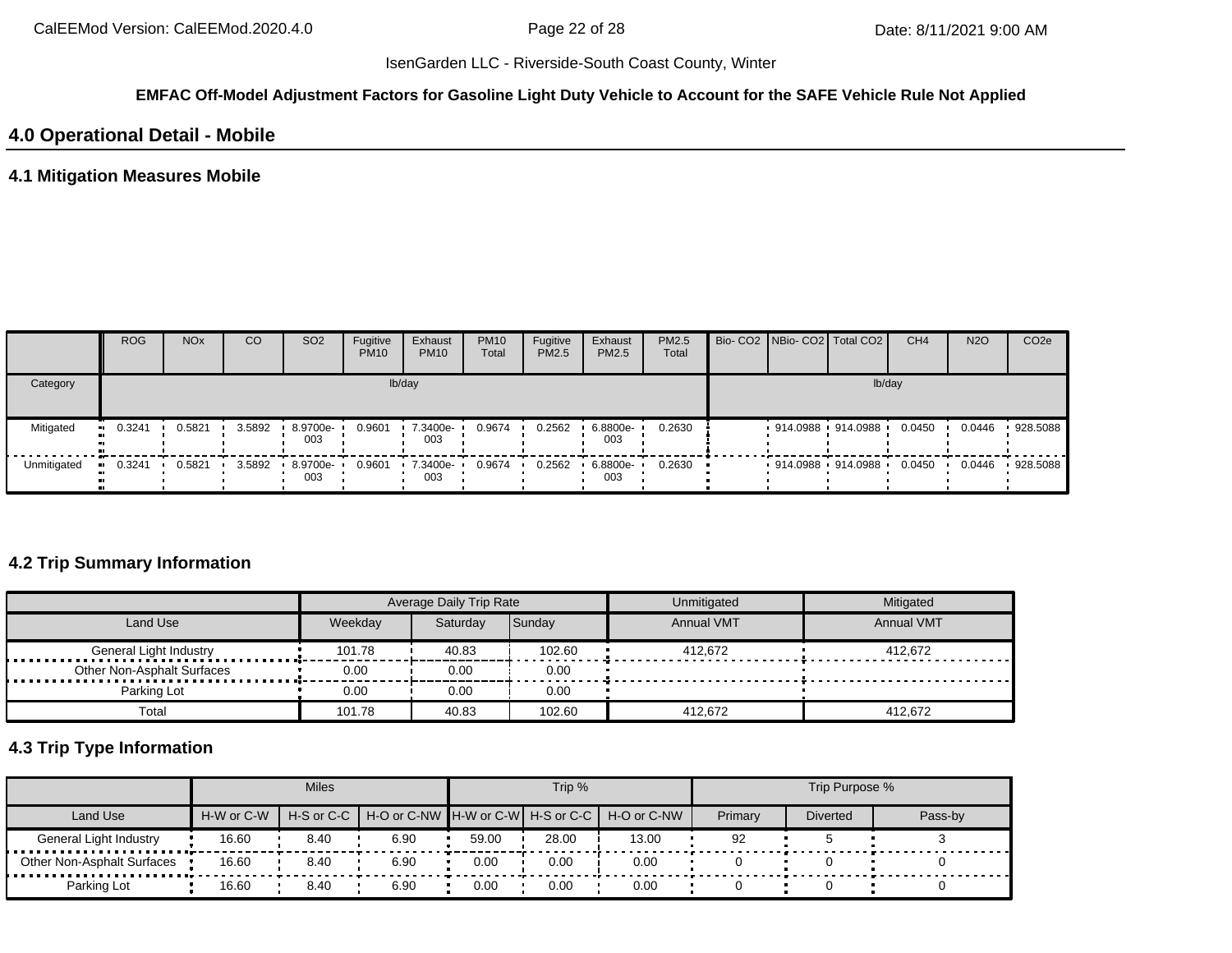#### **EMFAC Off-Model Adjustment Factors for Gasoline Light Duty Vehicle to Account for the SAFE Vehicle Rule Not Applied**

## **4.4 Fleet Mix**

| Land Use                   | LDA       | LDT <sub>1</sub> | LDT2     | MDV      | _HD1     | LHD <sub>2</sub> | MHD      | <b>HHD</b> | <b>OBUS</b> | <b>UBUS</b> | <b>MCY</b> | <b>SBUS</b> | MH       |
|----------------------------|-----------|------------------|----------|----------|----------|------------------|----------|------------|-------------|-------------|------------|-------------|----------|
| General Light Industry     | 0.534849  | 0.056022         | 0.172639 | 0.141007 | 0.026597 | 0.007310         | 0.011327 | 0.018693   | 0.000616    | 0.000315    | 0.024057   | 0.001100    | 0.005468 |
| Other Non-Asphalt Surfaces | 0.534849  | 0.056022         | 0.172639 | 0.141007 | 0.026597 | 0.007310         | 0.011327 | 0.018693   | 0.000616    | 0.000315    | 0.024057   | 0.001100    | 0.005468 |
| Parking Lot                | ∪.534849∙ | 0.056022         | 0.172639 | 0.141007 | 0.026597 | 0.007310         | 0.011327 | 0.018693   | 0.000616    | 0.000315    | 0.024057   | 0.001100    | 0.005468 |

# **5.0 Energy Detail**

#### Historical Energy Use: N

### **5.1 Mitigation Measures Energy**

|                           | <b>ROG</b> | <b>NO<sub>x</sub></b> | CO     | SO <sub>2</sub>                 | Fugitive<br><b>PM10</b> | Exhaust<br><b>PM10</b> | <b>PM10</b><br>Total | Fugitive<br>PM2.5 | Exhaust<br>PM2.5 | PM2.5<br>Total |  | Bio- CO2   NBio- CO2   Total CO2                                              | CH <sub>4</sub> | <b>N2O</b> | CO <sub>2e</sub> |
|---------------------------|------------|-----------------------|--------|---------------------------------|-------------------------|------------------------|----------------------|-------------------|------------------|----------------|--|-------------------------------------------------------------------------------|-----------------|------------|------------------|
| Category                  |            |                       |        |                                 |                         | lb/day                 |                      |                   |                  |                |  | lb/day                                                                        |                 |            |                  |
| NaturalGas<br>Mitigated   | 0.0196     | 0.1782                | 0.1497 | $\cdot$ 1.0700e- $\cdot$<br>003 |                         | 0.0135                 | 0.0135               |                   | 0.0135           | 0.0135         |  | $\frac{1}{213.8105}$ 213.8105 $\frac{1}{213.6105}$ 4.1000e- 3.9200e- 215.0810 | 003             | 003        |                  |
| NaturalGas<br>Unmitigated | 0.0196     | 0.1782                | 0.1497 | $1.0700e-$<br>003               |                         | 0.0135                 | 0.0135               |                   | 0.0135           | 0.0135         |  | 213.8105 213.8105 4.1000e- 3.9200e- 215.0810                                  | 003             | 003        |                  |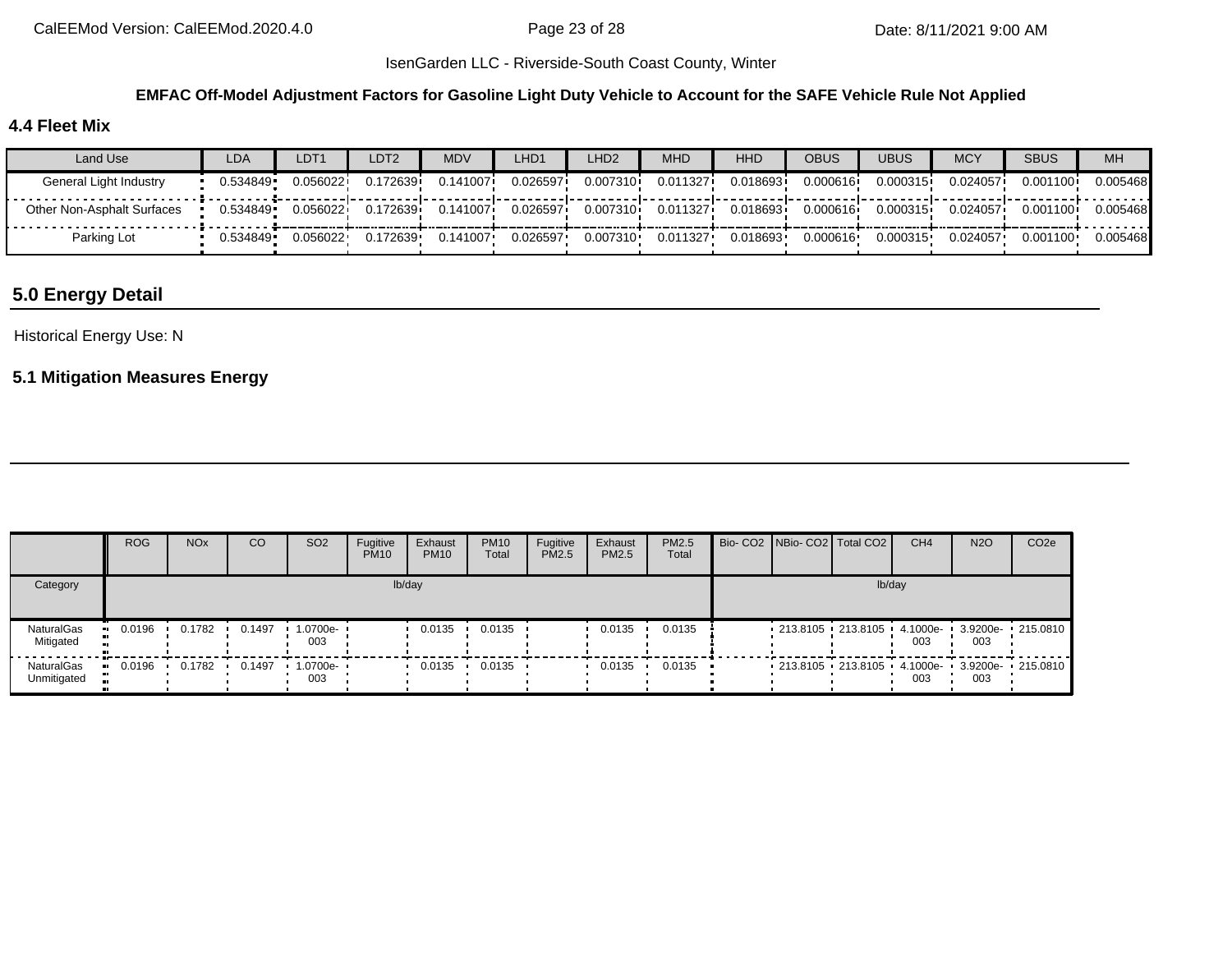#### **EMFAC Off-Model Adjustment Factors for Gasoline Light Duty Vehicle to Account for the SAFE Vehicle Rule Not Applied**

## **5.2 Energy by Land Use - NaturalGas**

#### **Unmitigated**

|                                       | NaturalGa<br>s Use | <b>ROG</b>   | <b>NO<sub>x</sub></b> | CO     | SO <sub>2</sub> | Fugitive<br><b>PM10</b> | Exhaust<br><b>PM10</b> | <b>PM10</b><br>Total | Fugitive<br>PM2.5 | Exhaust<br>PM2.5 | PM2.5<br>Total | Bio- CO2   NBio- CO2   Total CO2 |          | CH <sub>4</sub> | <b>N2O</b>      | CO <sub>2e</sub> |
|---------------------------------------|--------------------|--------------|-----------------------|--------|-----------------|-------------------------|------------------------|----------------------|-------------------|------------------|----------------|----------------------------------|----------|-----------------|-----------------|------------------|
| Land Use                              | kBTU/yr            |              |                       |        |                 |                         | lb/day                 |                      |                   |                  |                |                                  | lb/day   |                 |                 |                  |
| General Light<br>Industry             | 1817.39            | 0.0196       | 0.1782                | 0.1497 | 1.0700e-<br>003 |                         | 0.0135                 | 0.0135               |                   | 0.0135           | 0.0135         | $-213.8105 - 213.8105 - 4.1000e$ |          | 003             | 3.9200e-<br>003 | $-215.0810$      |
| Other Non-<br><b>Asphalt Surfaces</b> | $\Omega$           | 0.0000<br>ш. | 0.0000                | 0.0000 | 0.0000          |                         | 0.0000                 | 0.0000               |                   | 0.0000           | 0.0000         | 0.0000                           | 0.0000   | 0.0000          | 0.0000          | 0.0000           |
| Parking Lot                           | $\mathbf{0}$       | 0.0000<br>ш. | 0.0000                | 0.0000 | 0.0000          |                         | 0.0000                 | 0.0000               |                   | 0.0000           | 0.0000         | 0.0000                           | 0.0000   | 0.0000          | 0.0000          | 0.0000           |
| <b>Total</b>                          |                    | 0.0196       | 0.1782                | 0.1497 | 1.0700e-<br>003 |                         | 0.0135                 | 0.0135               |                   | 0.0135           | 0.0135         | 213.8105                         | 213.8105 | 4.1000e-<br>003 | 3.9200e-<br>003 | 215.0810         |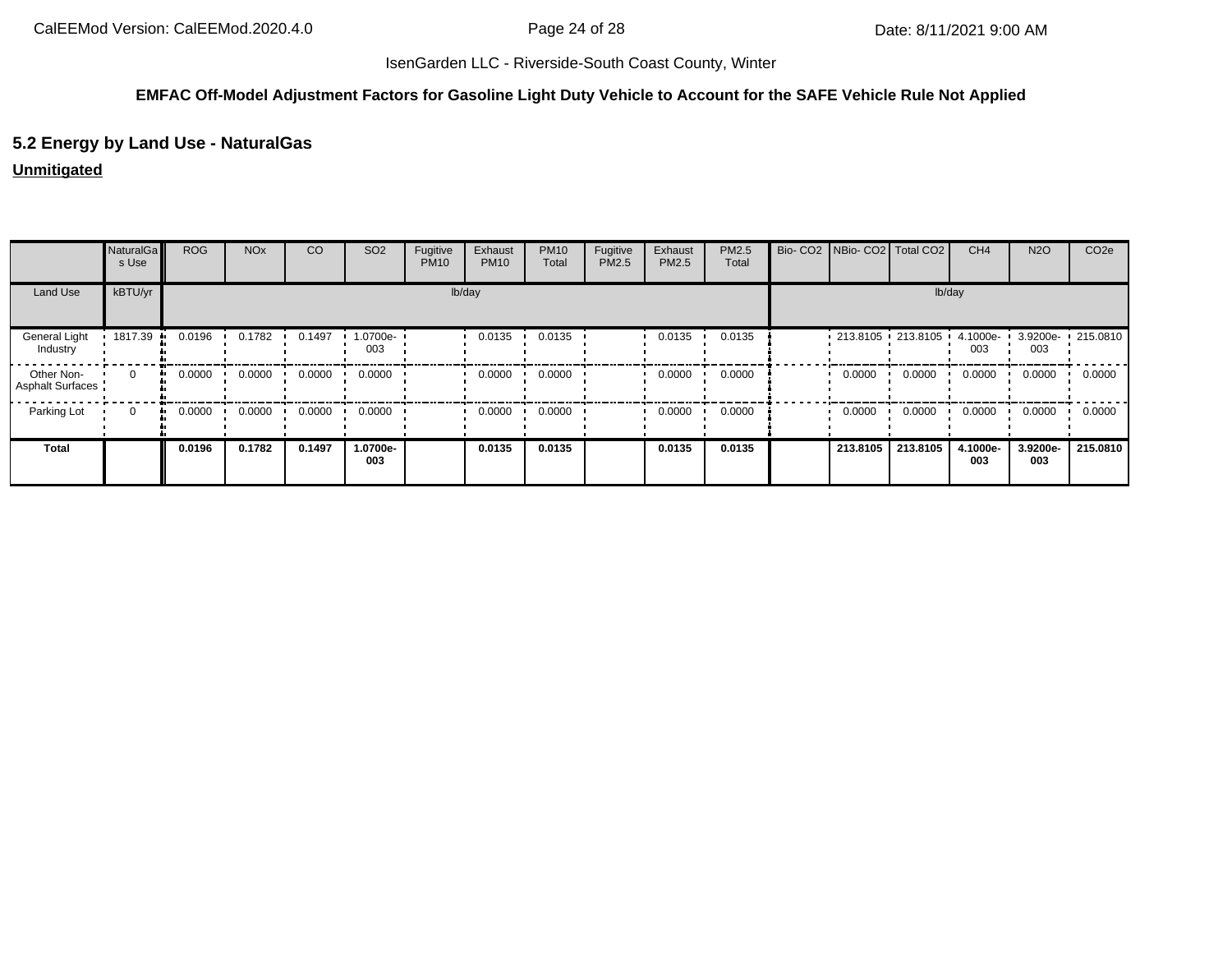#### **EMFAC Off-Model Adjustment Factors for Gasoline Light Duty Vehicle to Account for the SAFE Vehicle Rule Not Applied**

## **5.2 Energy by Land Use - NaturalGas**

### **Mitigated**

|                                       | <b>NaturalGa</b><br>s Use | <b>ROG</b> | <b>NO<sub>x</sub></b> | CO     | SO <sub>2</sub> | Fugitive<br><b>PM10</b> | Exhaust<br><b>PM10</b> | <b>PM10</b><br>Total | Fugitive<br><b>PM2.5</b> | Exhaust<br>PM2.5 | PM2.5<br>Total |        | Bio- CO2 NBio- CO2 Total CO2 |          | CH <sub>4</sub> | <b>N2O</b>      | CO <sub>2e</sub>  |
|---------------------------------------|---------------------------|------------|-----------------------|--------|-----------------|-------------------------|------------------------|----------------------|--------------------------|------------------|----------------|--------|------------------------------|----------|-----------------|-----------------|-------------------|
| Land Use                              | kBTU/yr                   |            |                       |        |                 | lb/day                  |                        |                      |                          |                  |                | lb/day |                              |          |                 |                 |                   |
| General Light<br>Industry             | 1.81739                   | 0.0196     | 0.1782                | 0.1497 | 1.0700e-<br>003 |                         | 0.0135                 | 0.0135               |                          | 0.0135           | 0.0135         |        | : 213.8105 : 213.8105 :      |          | 4.1000e-<br>003 | 003             | 3.9200e- 215.0810 |
| Other Non-<br><b>Asphalt Surfaces</b> | $\Omega$                  | 0.0000     | 0.0000                | 0.0000 | 0.0000          |                         | 0.0000                 | 0.0000               |                          | 0.0000           | 0.0000         |        | 0.0000                       | 0.0000   | 0.0000          | 0.0000          | 0.0000            |
| Parking Lot                           | $\mathbf{0}$              | 0.0000     | 0.0000                | 0.0000 | 0.0000          |                         | 0.0000                 | 0.0000               |                          | 0.0000           | 0.0000         |        | 0.0000                       | 0.0000   | 0.0000          | 0.0000          | 0.0000            |
| Total                                 |                           | 0.0196     | 0.1782                | 0.1497 | 1.0700e-<br>003 |                         | 0.0135                 | 0.0135               |                          | 0.0135           | 0.0135         |        | 213.8105                     | 213.8105 | 4.1000e-<br>003 | 3.9200e-<br>003 | 215.0810          |

# **6.0 Area Detail**

**6.1 Mitigation Measures Area**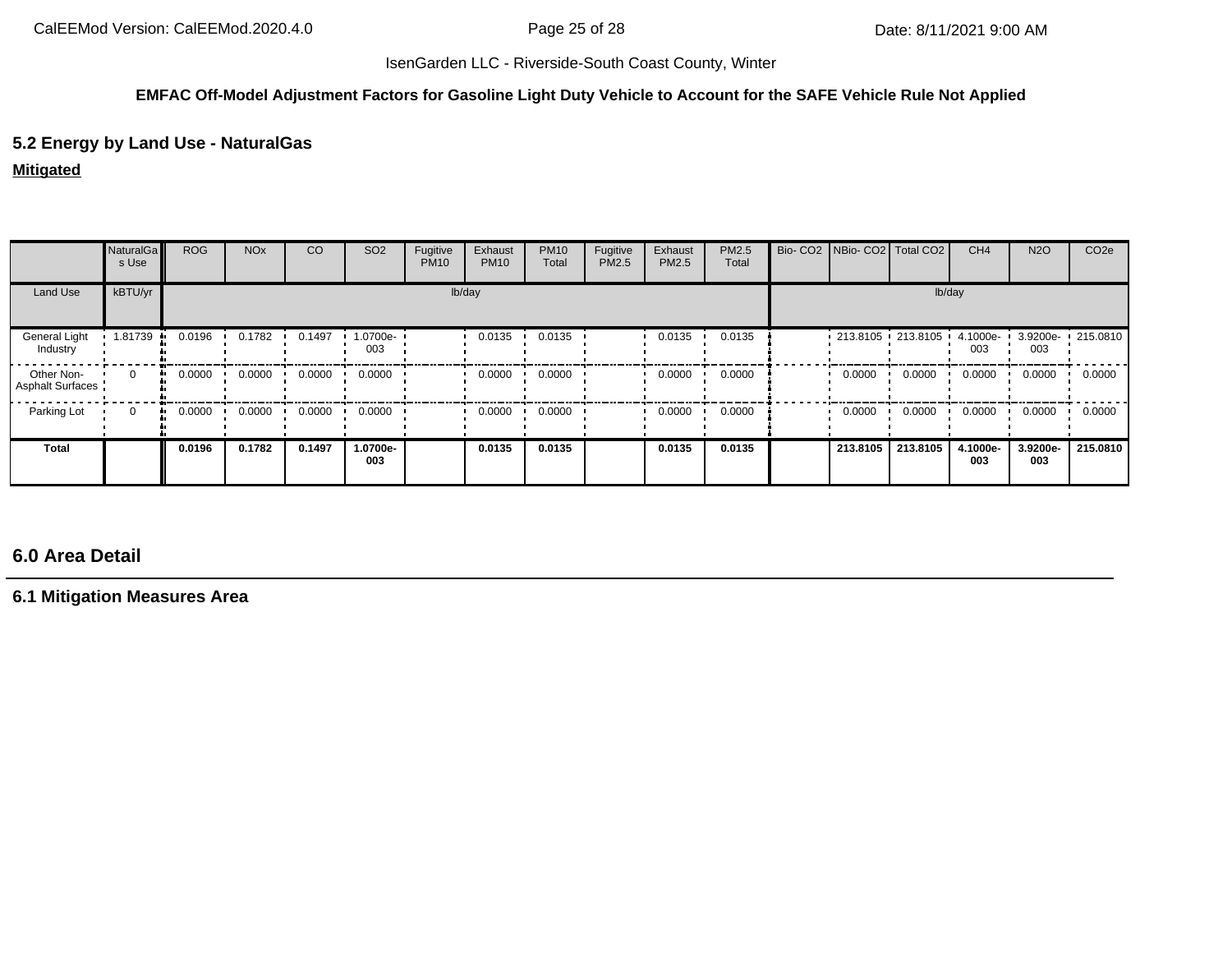### **EMFAC Off-Model Adjustment Factors for Gasoline Light Duty Vehicle to Account for the SAFE Vehicle Rule Not Applied**

|             | <b>ROG</b> | <b>NO<sub>x</sub></b> | CO              | SO <sub>2</sub> | Fugitive<br><b>PM10</b> | Exhaust<br><b>PM10</b> | <b>PM10</b><br>Total | Fugitive<br>PM2.5 | Exhaust<br><b>PM2.5</b> | <b>PM2.5</b><br>Total | Bio- CO2 NBio- CO2 Total CO2 |                 | CH <sub>4</sub>          | <b>N2O</b> | CO <sub>2e</sub> |
|-------------|------------|-----------------------|-----------------|-----------------|-------------------------|------------------------|----------------------|-------------------|-------------------------|-----------------------|------------------------------|-----------------|--------------------------|------------|------------------|
| Category    |            |                       |                 |                 |                         | lb/day                 |                      |                   |                         |                       |                              | lb/day          |                          |            |                  |
| Mitigated   | $-0.5437$  | 3.0000e-<br>005       | 3.7400e-<br>003 | 0.0000          |                         | 1.0000e-<br>005        | 1.0000e-<br>005      |                   | 1.0000e-<br>005         | 1.0000e-<br>005       | 8.0100e-<br>003              | 8.0100e-<br>003 | 2.0000e-<br>005          |            | 8.5400e-<br>003  |
| Unmitigated | 0.5437     | 3.0000e-<br>005       | 3.7400e-<br>003 | 0.0000          |                         | 1.0000e-<br>005        | 1.0000e-<br>005      |                   | 1.0000e-<br>005         | $1.0000e-$<br>005     | 8.0100e-<br>003              | 003             | 8.0100e- 2.0000e-<br>005 |            | 8.5400e-<br>003  |

# **6.2 Area by SubCategory**

#### **Unmitigated**

|                          | <b>ROG</b>                                     | <b>NO<sub>x</sub></b> | CO              | SO <sub>2</sub> | Fugitive<br><b>PM10</b> | Exhaust<br><b>PM10</b> | <b>PM10</b><br>Total | Fugitive<br>PM2.5 | Exhaust<br><b>PM2.5</b> | PM2.5<br>Total  | Bio- CO2   NBio- CO2   Total CO2 |                 | CH <sub>4</sub> | <b>N2O</b> | CO <sub>2e</sub> |
|--------------------------|------------------------------------------------|-----------------------|-----------------|-----------------|-------------------------|------------------------|----------------------|-------------------|-------------------------|-----------------|----------------------------------|-----------------|-----------------|------------|------------------|
| SubCategory              |                                                |                       |                 |                 |                         | lb/day                 |                      |                   |                         |                 |                                  |                 | lb/day          |            |                  |
| Architectural<br>Coating | 0.0672                                         |                       |                 |                 |                         | 0.0000                 | 0.0000               |                   | 0.0000                  | 0.0000          |                                  | 0.0000          |                 |            | 0.0000           |
| Consumer<br>Products     | 0.4762<br>. .                                  |                       |                 |                 |                         | 0.0000                 | 0.0000               |                   | 0.0000                  | 0.0000          |                                  | 0.0000          |                 |            | 0.0000           |
| Landscaping              | $\therefore$ 3.5000e- 3.0000e- 3.7400e-<br>004 | 005                   | 003             | 0.0000          |                         | 1.0000e-<br>005        | 1.0000e-<br>005      |                   | $1.0000e -$<br>005      | 1.0000e-<br>005 | 8.0100e-<br>003                  | 8.0100e-<br>003 | 2.0000e-<br>005 |            | 8.5400e-<br>003  |
| <b>Total</b>             | 0.5437                                         | 3.0000e-<br>005       | 3.7400e-<br>003 | 0.0000          |                         | 1.0000e-<br>005        | 1.0000e-<br>005      |                   | 1.0000e-<br>005         | 1.0000e-<br>005 | 8.0100e-<br>003                  | 8.0100e-<br>003 | 2.0000e-<br>005 |            | 8.5400e-<br>003  |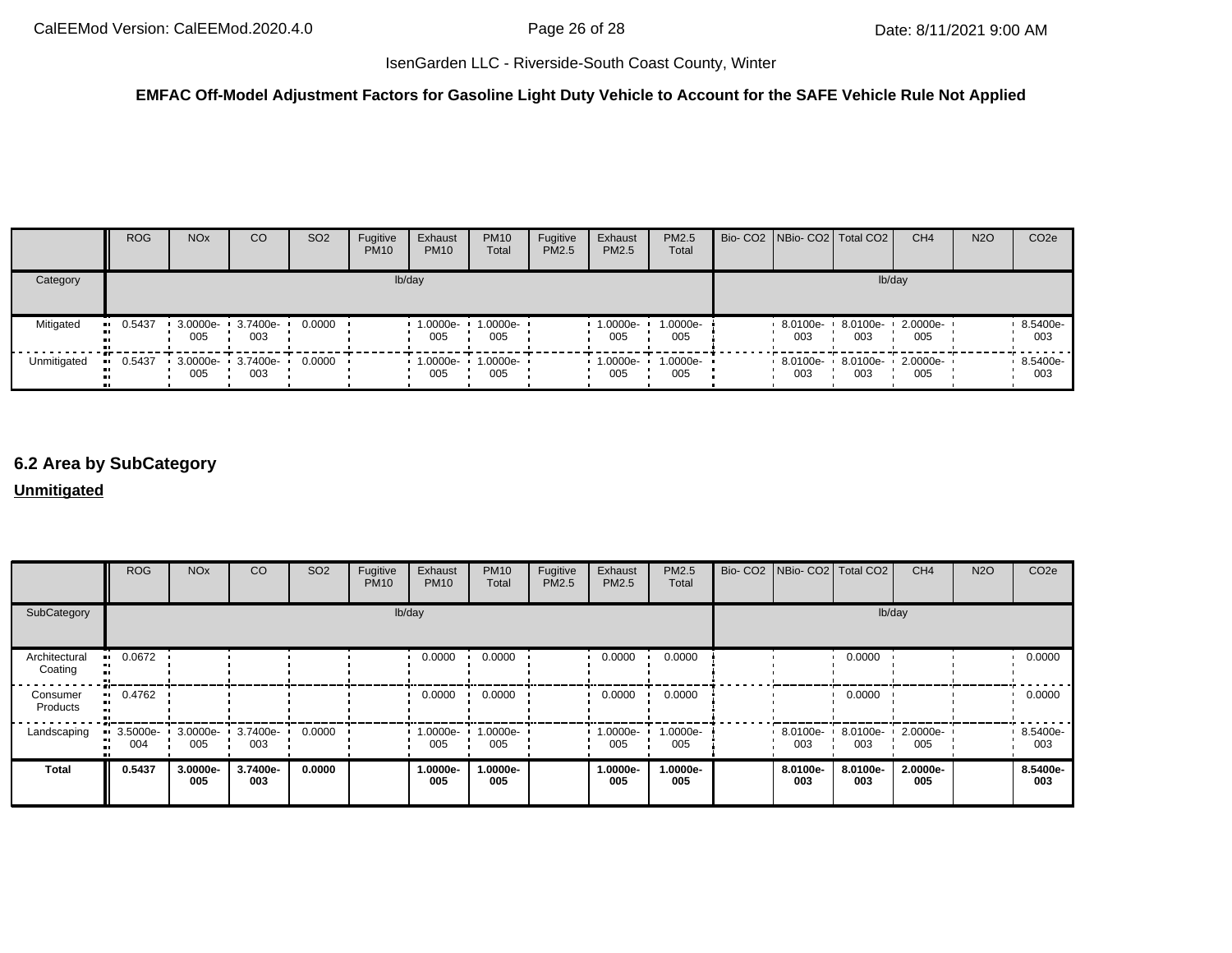#### **EMFAC Off-Model Adjustment Factors for Gasoline Light Duty Vehicle to Account for the SAFE Vehicle Rule Not Applied**

# **6.2 Area by SubCategory**

#### **Mitigated**

|                          | <b>ROG</b>                     | <b>NO<sub>x</sub></b> | CO              | SO <sub>2</sub> | Fugitive<br><b>PM10</b> | Exhaust<br><b>PM10</b> | <b>PM10</b><br>Total | Fugitive<br>PM2.5 | Exhaust<br><b>PM2.5</b> | PM2.5<br>Total  | Bio- CO2   NBio- CO2   Total CO2 |                 | CH <sub>4</sub> | <b>N2O</b> | CO <sub>2e</sub> |
|--------------------------|--------------------------------|-----------------------|-----------------|-----------------|-------------------------|------------------------|----------------------|-------------------|-------------------------|-----------------|----------------------------------|-----------------|-----------------|------------|------------------|
| SubCategory              |                                |                       |                 |                 |                         | lb/day                 |                      |                   |                         |                 |                                  |                 | lb/day          |            |                  |
| Architectural<br>Coating | $-0.0672$                      |                       |                 |                 |                         | 0.0000                 | 0.0000               |                   | 0.0000                  | 0.0000          |                                  | 0.0000          |                 |            | 0.0000           |
| Consumer<br>Products     | 0.4762<br>. .                  |                       |                 |                 |                         | 0.0000                 | 0.0000               |                   | 0.0000                  | 0.0000          |                                  | 0.0000          |                 |            | 0.0000           |
| Landscaping              | $\blacksquare$ 3.5000e-<br>004 | 3.0000e-<br>005       | 3.7400e-<br>003 | 0.0000          |                         | 1.0000e-<br>005        | 1.0000e-<br>005      |                   | 1.0000e-<br>005         | 1.0000e-<br>005 | 8.0100e-<br>003                  | 8.0100e-<br>003 | 2.0000e-<br>005 |            | 8.5400e-<br>003  |
| Total                    | 0.5437                         | 3.0000e-<br>005       | 3.7400e-<br>003 | 0.0000          |                         | 1.0000e-<br>005        | 1.0000e-<br>005      |                   | 1.0000e-<br>005         | 1.0000e-<br>005 | 8.0100e-<br>003                  | 8.0100e-<br>003 | 2.0000e-<br>005 |            | 8.5400e-<br>003  |

# **7.0 Water Detail**

**7.1 Mitigation Measures Water**